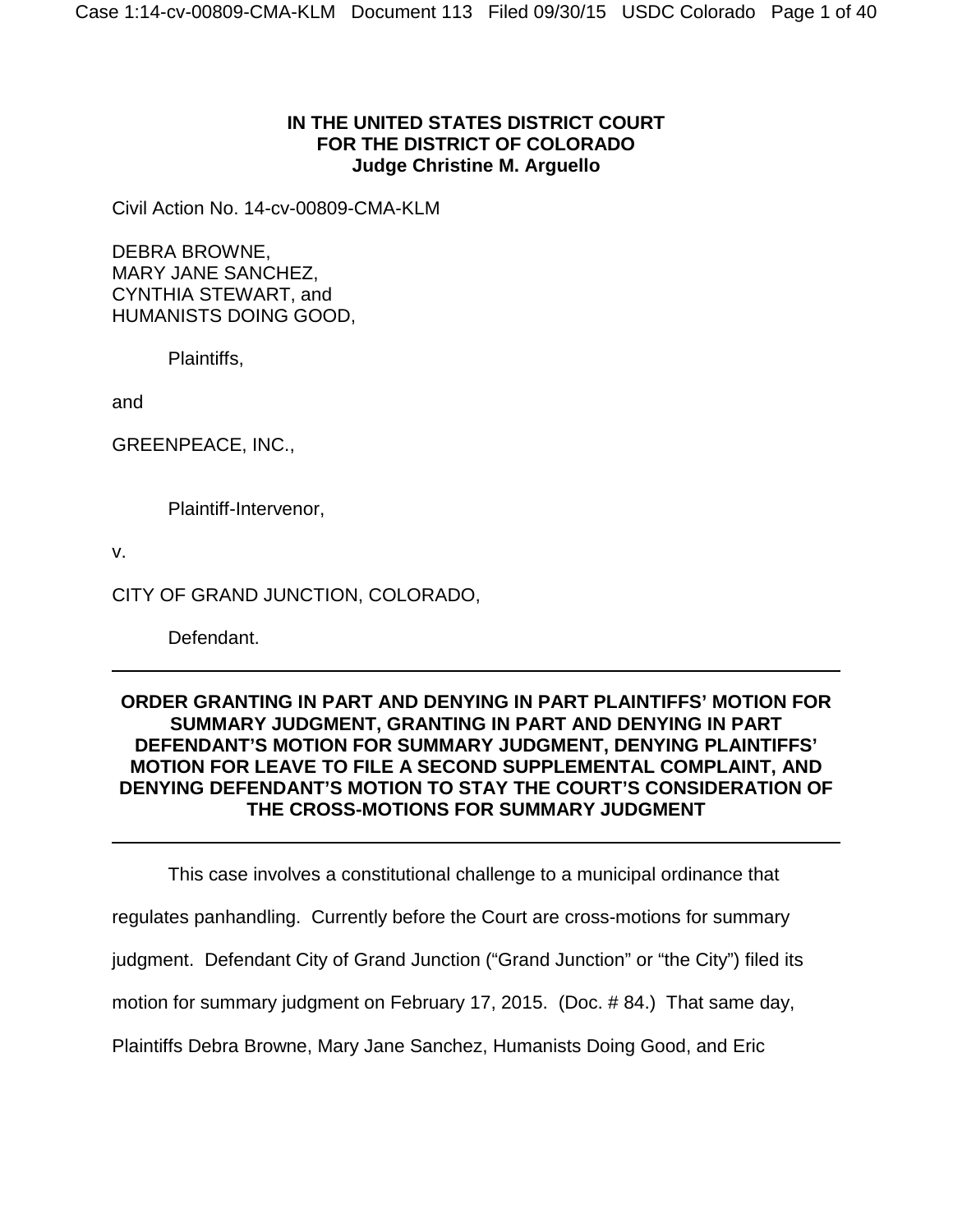Niederkruger<sup>[1](#page-1-0)</sup>, and Plaintiff-Intervenor Greenpeace, Inc. (collectively "Plaintiffs") filed their motion for summary judgment. (Doc. # 85.) Also before the Court is Plaintiffs' Motion for Leave to File a Second Supplemental Complaint, which was filed on November 21, 2014 (Doc. # 66), and Grand Junction's Motion to Stay the Court's Consideration of the Pending Cross-Motions for Summary Judgment for Sixty Days, which was filed on September 22, 2015 (Doc. # 110). For the reasons that follow, the Court GRANTS IN PART AND DENIES IN PART Plaintiffs' Motion for Summary Judgement (Doc. # 85), GRANTS IN PART AND DENIES IN PART Grand Junction's Motion for Summary Judgment (Doc. # 84), DENIES Plaintiffs' Motion for Leave to File a Second Supplemental Complaint (Doc. # 66), and DENIES Grand Junction's Motion to Stay the Court's Consideration of the Pending Cross-Motions for Summary Judgment for Sixty Days (Doc. # 110).

## **I. FACTUAL AND PROCEUDRAL BACKGROUND**

#### **A. Ordinance No. 4618**

 $\overline{\phantom{a}}$ 

On February 19, 2014, Grand Junction adopted Ordinance No. 4618, entitled "An Ordinance Prohibiting Activities Relating to Panhandling." (Doc. # 1-1.) Ordinance No. 4618 amended Title 9 of the Grand Junction Municipal Code to include a new Chapter 5, entitled "Prohibited Activities." Section 9.05.020 of Ordinance No. 4618, which set forth the defined terms, stated, "*Panhandle / panhandling* shall mean to knowingly approach, accost or stop another person in a public place and solicit that person, whether by spoken words, bodily gestures, written signs or other means, for money, employment or other thing of value." (Doc. # 1-1 at 2-3.) Section 9.05.040 of Ordinance No. 4618, entitled "General panhandling and solicitation," stated:

<span id="page-1-0"></span> $1$  Mr. Niederkruger was dismissed from this action June 8, 2015. (Doc.  $\#$  102.)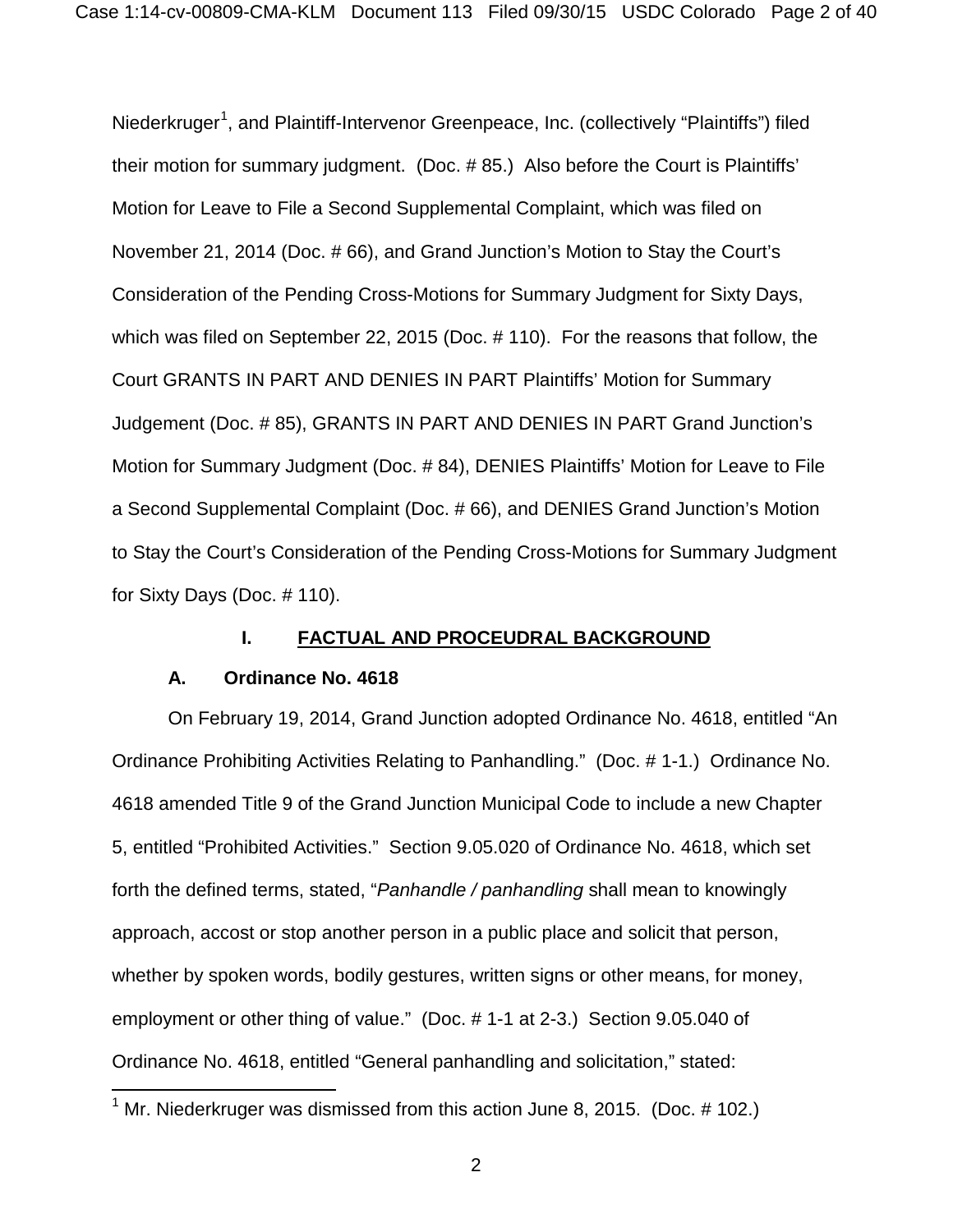It shall be unlawful for any person to panhandle

- (a) One-half (1/2) hour after sunset to one-half (1/2) hour before sunrise;
- (b) If the person panhandling knowingly engages in conduct toward the person solicited that is intimidating, threatening, coercive or obscene and that causes the person solicited to reasonably fear for his or her safety;
- (c) If the person panhandling directs fighting words to the person solicited that are likely to create an imminent breach of the peace;
- (d) If the person panhandling knowingly touches or grabs the person solicited;
- (e) If the person panhandling knowingly continues to request the person solicited for money or other thing of value after the person solicited has refused the panhandler's request;
- (f) If the person panhandling knowingly solicits an at-risk person;
- (g) In such a manner that the person panhandling obstructs a sidewalk, doorway, entryway, or other passage way in a public place used by pedestrians or obstructs the passage of the person solicited or requires the person solicited to take evasive action to avoid physical contact with the person panhandling or with any other person;
- (h) Within one hundred (100) feet of an automatic teller machine or of a bus stop;
- (i) On a public bus;
- (j) In a parking garage, parking lot or other parking facility;
- (k) When the person solicited is present within the patio or sidewalk serving area of a retail business establishment that serves food and/or drink, or waiting in line to enter a building, an event, a retail business establishment, or a theater;
- (l) On or within one hundred (100) feet of any school or school grounds.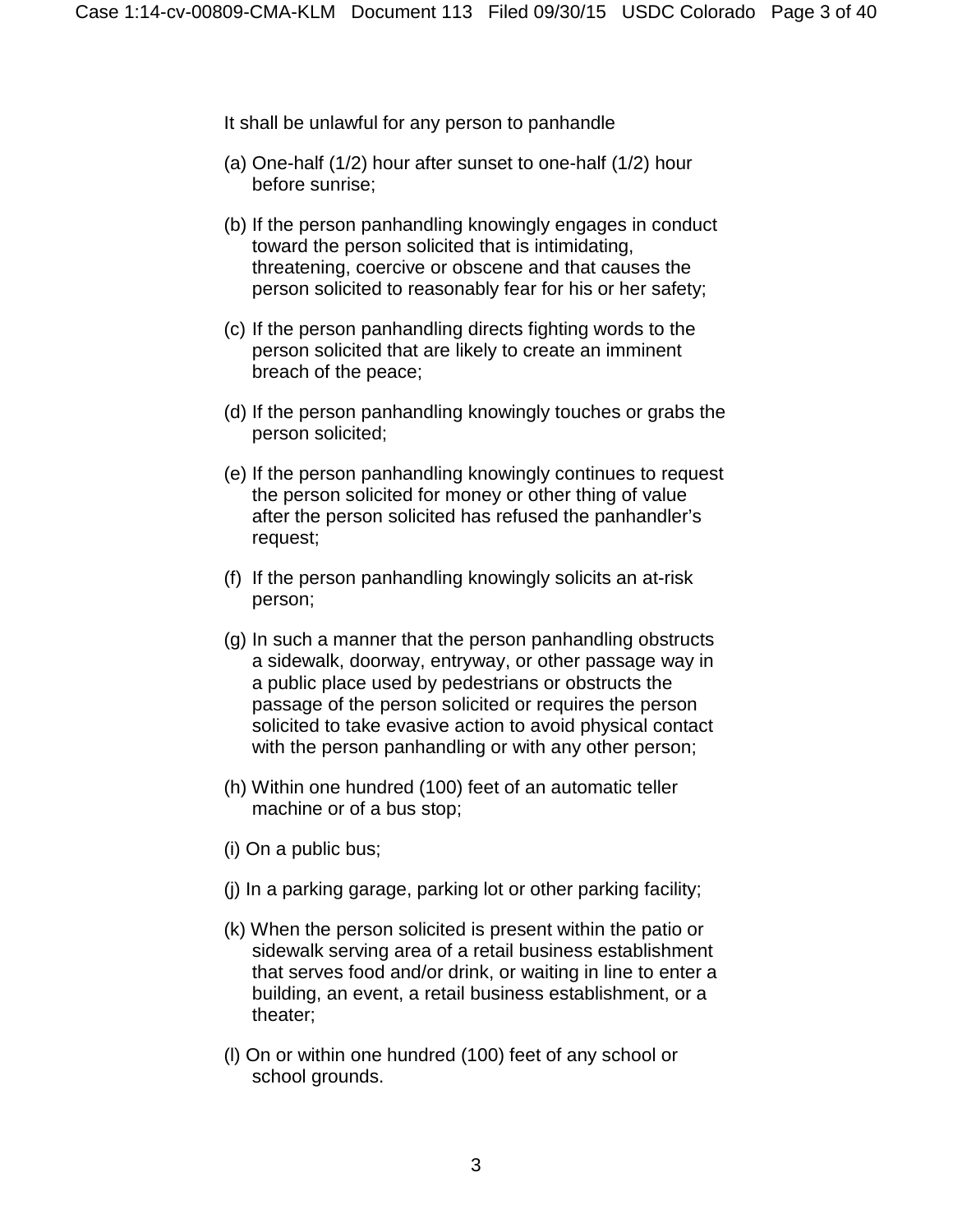(Doc. # 1-1 at 3.)

Ordinance No. 4618 also contained section 9.05.050, entitled "Panhandling and

soliciting on or near public streets and highways," which stated:

It shall be unlawful for any person to panhandle or to solicit employment, business contributions or sales of any kind, or to collect money for the same, directly from the occupant of any vehicle traveling upon any public street or highway when:

- (a) Such panhandling, solicitation or collection involves the person performing the activity to enter onto the traveled portion of a public street or highway to complete the transaction, including, without limitation, entering onto bike lanes, street gutters or vehicle parking areas; or
- (b) The person performing the activity is located such that vehicles cannot move into a legal parking area to safely complete the transaction.

Notwithstanding the foregoing in this Section 9.05.050, it shall be unlawful for any person to panhandle or to solicit or attempt to solicit employment, business, or contributions of any kind directly from the occupant of any vehicle on any highway included in the interstate or state highway system, including any entrance to or exit from such highway.

(Doc. # 1-1 at 4.)

Section 9.05.060, entitled "Enforcement and penalties," stated that "[v]iolation of

any provision of this Chapter shall constitute a misdemeanor." (Doc. # 1-1 at 4.)

Section 9.05.030 stated that Ordinance No. 4618 was to go into effect "thirty (30) days

following publication." (Doc. # 1-1 at 3.) Ordinance No. 4618 was published on

February 21, 2014, and, therefore, was to go into effect on March 23, 2014.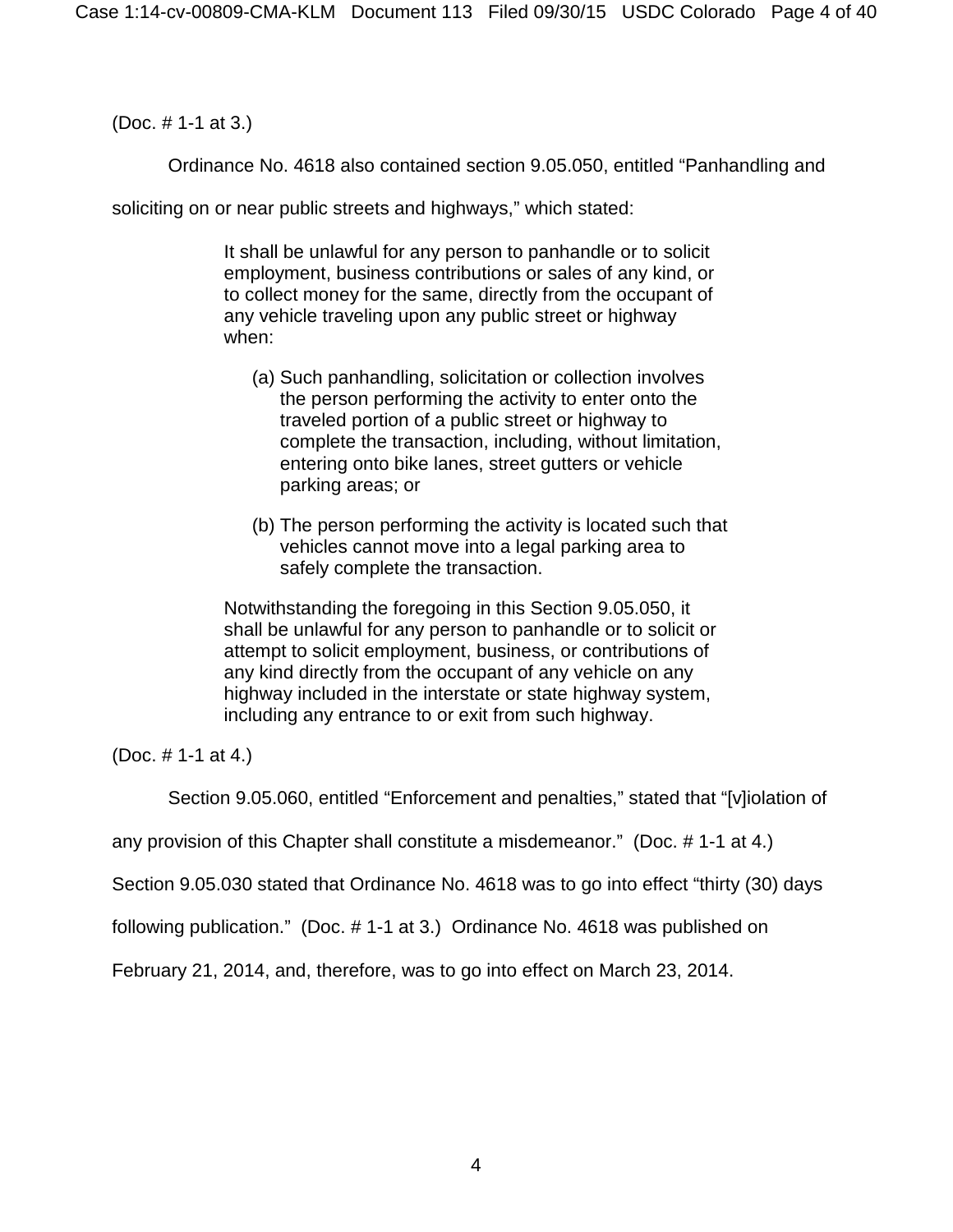## **B. Plaintiffs' Complaint and Plaintiff Stewart's Supplemental Complaint**

Before Ordinance No. 4618 went into effect, Plaintiffs Debra Browne, Mary Jane Sanchez, Cynthia Stewart, Steve Kilcrease<sup>[2](#page-4-0)</sup>, Humanists Doing Good, and Eric Niederkruger filed suit on March 18, 2014. (Doc. # 1.) The complaint states that Plaintiff Debra Browne, a resident of Palisade, Colorado, and Plaintiffs Mary Jane Sanchez and Cynthia Stewart, residents of Grand Junction, are "needy and engage[ ] in peaceful, nonthreatening solicitation in Grand Junction in a manner and in situations that violate the Ordinance." (Doc. # 1 at 3.) The complaint also states that Plaintiff Humanists Doing Good "is a non-profit corporation that carries out peaceful, nonthreatening fundraising activities in Grand Junction in a manner and in situations that violate the Ordinance." (Doc. # 1 at 3.) Plaintiffs explicitly state in their complaint that they challenge subsections (a), (e), (f), and (h) through (l) of section 9.05.030, and that they do not challenge subsections (b), (c), (d), and (g). (Doc.  $\#$  1 at 6.) Plaintiffs also challenge the final sentence of section 9.05.050, but they do not challenge subsections (a) and (b) of section 9.05.050. (Doc. # 1 at 6.)

In their first claim for relief, Plaintiffs assert a facial challenge to the disputed subsections of section 9.05.050 of Ordinance No. 4618 on constitutional grounds, alleging that "[t]he challenged Ordinance unconstitutionally infringes or imminently threatens to infringe the freedom of Plaintiffs to fully exercise their First Amendment rights, including their rights of freedom of speech and freedom of expression, in violation

 $\overline{\phantom{a}}$ 

<span id="page-4-0"></span> $2$  Mr. Kilcrease was voluntarily dismissed with prejudice from this action on January 9. 2015. (Doc. # 72.)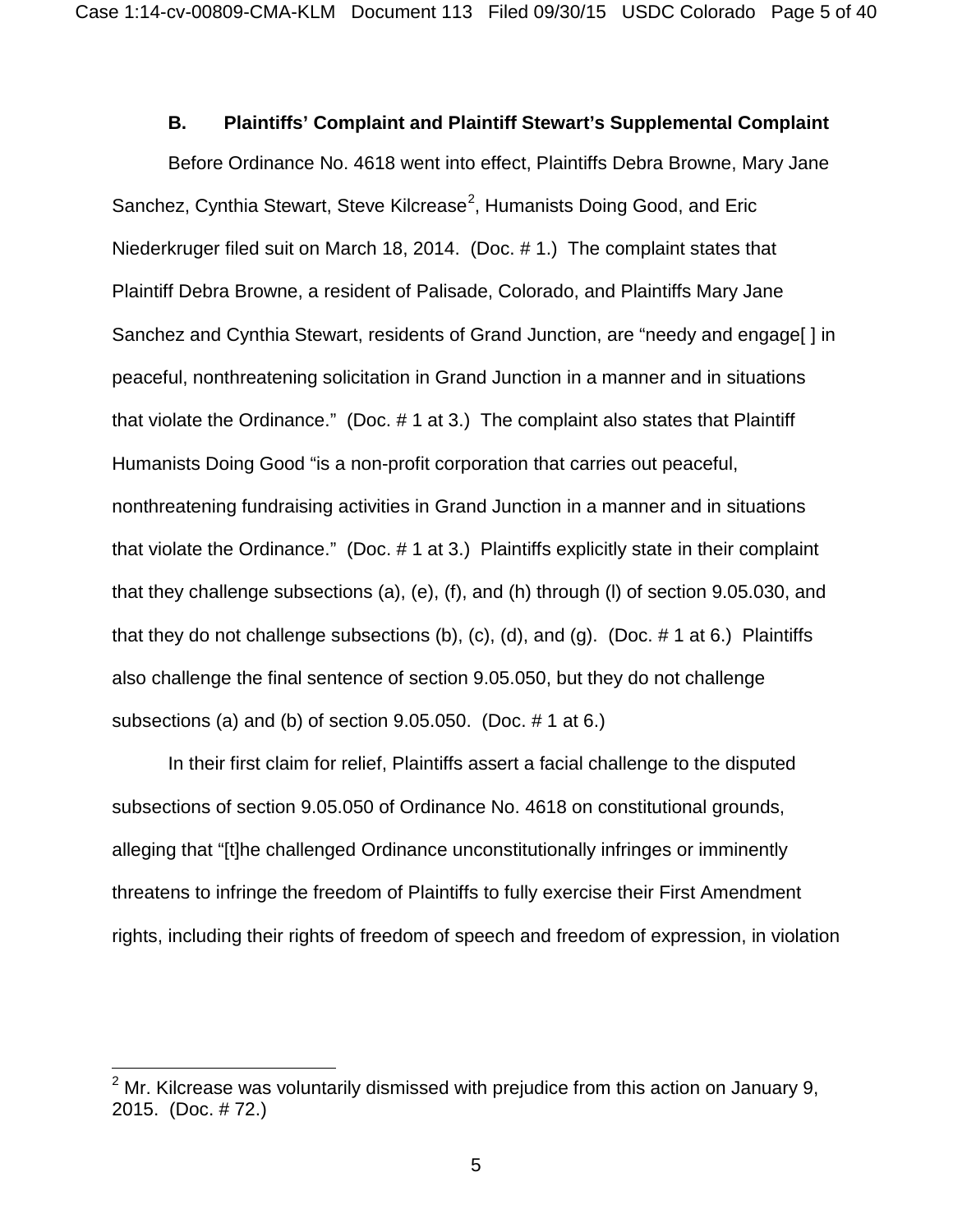of the First Amendment." (Doc.  $\#$  1 at 14.) In their fifth claim for relief<sup>[3](#page-5-0)</sup>, Plaintiffs allege that "[t]he Ordinance unconstitutionally infringes or imminently threatens to infringe the freedom of Plaintiffs to fully exercise their rights of freedom of speech and freedom of expression, in violation of Article II, Section 10 of the Colorado Constitution." (Doc. # 1 at 17.)

In their second and sixth claims for relief, Plaintiffs allege that "[t]he Ordinance establishes classifications that discriminate against Plaintiffs Browne, Stewart, Sanchez, Kilcrease, and Humanists Doing Good solely on the basis of the content of the communications that they wish to direct to the public" and that "[t]he discrimination against Plaintiffs unconstitutionally burdens the exercise of fundamental rights," including "the rights of freedom of speech and expression as well as the fundamental right to liberty." (Doc. # 1 at 15, 18.) According to Plaintiffs, the classifications established by Ordinance No. 4618 deny them the equal protection of the laws, in violation of both the Fourteenth Amendment to the United States Constitution (second claim for relief) (Doc. # 1 at 15) and the equal protection component of Article II, Section 25 of the Colorado Constitution (sixth claim for relief) (Doc. # 1 at 18).

In their third and seventh claims for relief, Plaintiffs allege that Ordinance No. 4618: (1) "fails to provide adequate notice that would enable the ordinary person to understand what conduct it prohibits"; (2) "fails to establish adequate guidelines to govern law enforcement"; and (3) "authorizes and encourages arbitrary and discriminatory enforcement." (Doc. # 1 at 16, 19) Thus, Plaintiffs assert, Ordinance No.

 $\overline{a}$ 

<span id="page-5-0"></span> $3$  Plaintiffs' fourth and eight claims for relief relate solely to Mr. Niederkruger. (Doc. # 1 at 16, 19-20.) Because Mr. Niederkruger has been dismissed from the action, these claims no longer apply.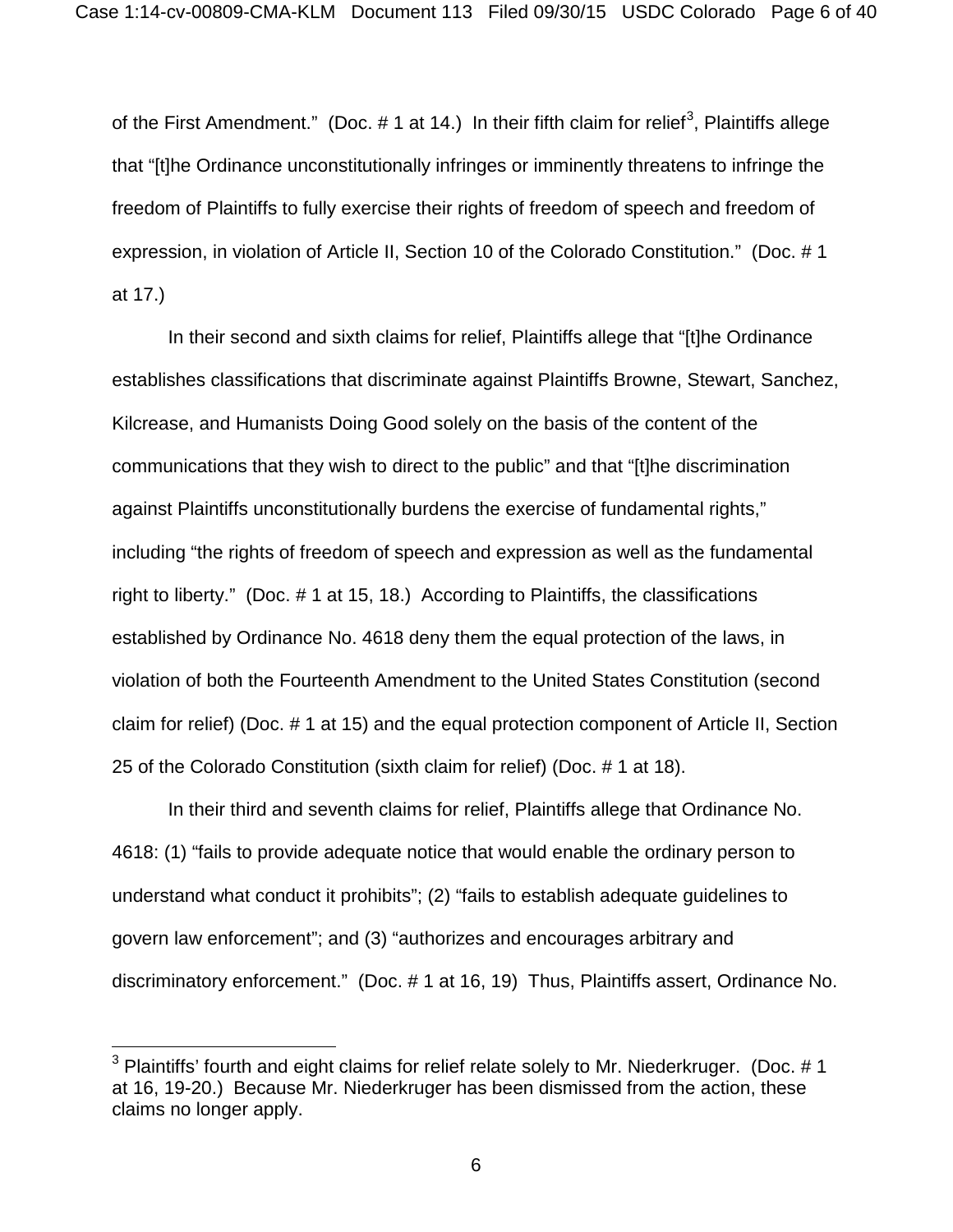4618 is unconstitutionally vague, in violation of both the Fourteenth Amendment to the United States Constitution (third claim for relief) (Doc. # 1 at 16, 19) and the Due Process Clause of Article II, Section 25 of the Colorado Constitution (seventh claim for relief) (Doc. # 1 at 19).

Plaintiffs seek a declaratory judgment holding that the challenged provisions of Ordinance No. 4618 violate both the United States Constitution and the Colorado Constitution. (Doc. # 1 at 20.) Plaintiffs also request injunctive relief prohibiting Grand Junction from enforcing the challenged provisions of Ordinance No. 4618. (Doc. # 1 at 20.)

On August 11, 2014, Plaintiff Stewart filed an unopposed motion for leave to file a supplemental complaint (Doc. # 60), which the Court granted on August 19, 2014. (Doc. # 61.) In her supplemental complaint, Plaintiff Stewart "sets forth events that have transpired since the filing of the original Complaint in this action on March 18, 2014." (Doc. # 62 at 1.) According to Plaintiff Stewart, "[t]hese events support a claim for nominal damages," which she seeks in addition to all Plaintiffs' requests for declaratory and injunctive relief. (Doc. # 62 at 1.)

#### **C. Plaintiffs' Motion for Preliminary Injunctive Relief**

On March 19, 2014, Plaintiffs moved for a temporary restraining order and preliminary injunction. (Doc. # 6.) During a March 21, 2014 hearing on Plaintiffs' motion (Doc.  $#$  16), United States District Judge Philip A. Brimmer<sup>[4](#page-6-0)</sup> found that Plaintiffs lacked standing to challenge the provisions of section 9.05.040 because Plaintiffs, who did not allege in their complaint that they approach, accost, or stop anyone before

 $\overline{a}$ 

<span id="page-6-0"></span><sup>&</sup>lt;sup>4</sup> Plaintiffs' motion was before Judge Brimmer pursuant to Federal Rule of Civil Procedure 63.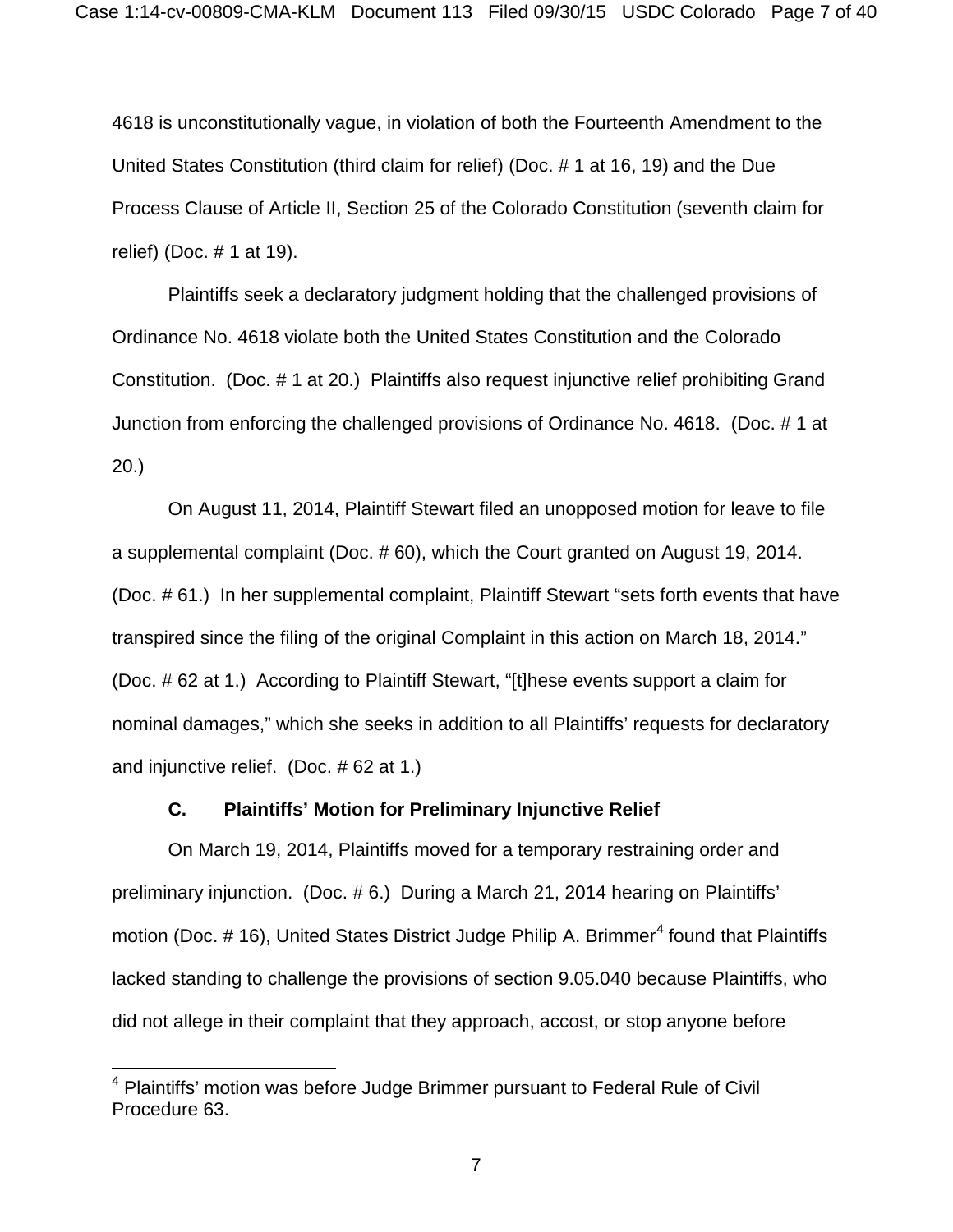soliciting them, do not engage in "panhandling" as defined in section 9.05.020 and, therefore, Plaintiffs did not have a credible fear of prosecution. (Doc. # 16 at 42.) However, Judge Brimmer did find that Plaintiffs had standing to challenge section 9.05.050 and that they were entitled to an injunction prohibiting Grand Junction from enforcing the last sentence of that section, which dealt with soliciting on public highways and highway exits. (Doc. # 16 at 53.) Judge Brimmer issued a written order that provided further analysis and support for his ruling from the bench. (Doc. # 15.)

Immediately following the hearing, Plaintiffs filed an emergency motion for reconsideration of Judge Brimmer's order (Doc. # 10), which included a supplemental declaration from Plaintiff Stewart stating that "when [she] ask[s] people for money at the bus stop[, she] sometimes walk[s] up to and approach[es] the person in a nonaggressive way and ask[s] for the change that [she] need[s] to cover [her] bus fare." (Doc. # 10-1.) In a written order, Judge Brimmer denied Plaintiffs' emergency motion stating that the submission of Plaintiff Stewart's supplemental declaration "d[id] not provide a legitimate basis for reconsideration" because those facts were available for presentation at the time of the original argument. (Doc. # 14 at 4.)

On March 27, 2014, the parties filed a joint motion to withdraw Plaintiffs' preliminary injunction motion because "[t]he parties . . . reached an agreement which obviates the need to hold a hearing or prepare briefing on the Plaintiffs' PI Motion." (Doc. # 21 at 2.) The Chief of Police of Grand Junction, John Camper ("Chief Camper"), issued an order to the police officers under his command to "not enforce Ordinance No. 4618 pending resolution of the claims subject to litigation in this civil action." (Doc. # 21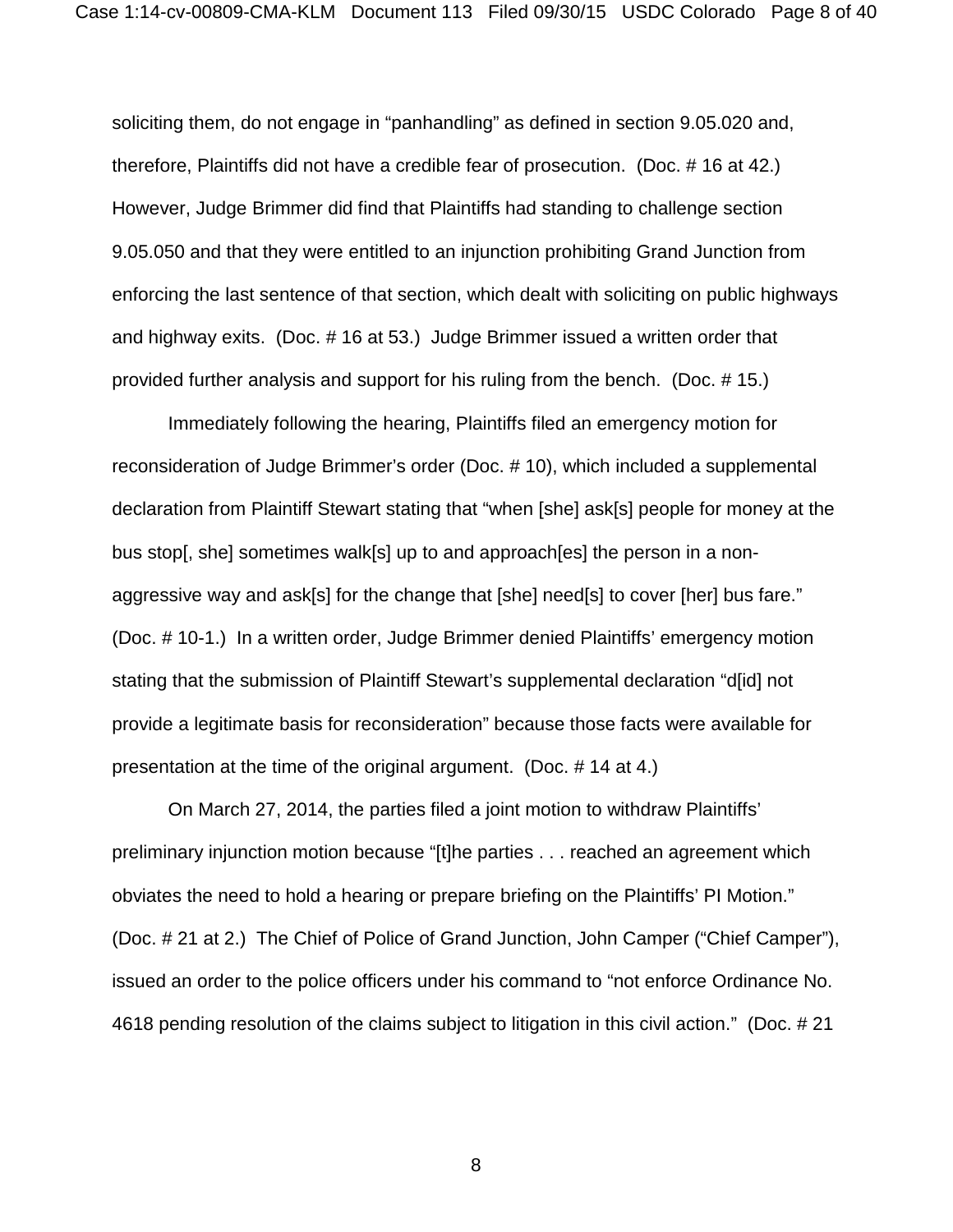at 2.) That same day, this Court granted the joint motion to withdraw Plaintiffs' motion for a preliminary injunction. (Doc. # 22.)

On March 31, 2014, Greenpeace, Inc., moved for leave to intervene as a plaintiff in this action. (Doc. # 23.) Greenpeace is an "independent, fully member-driven nonprofit organization" that uses canvass operations to provide financial support to the organization and educate the public about its work. (Doc. # 23 at 2.) Greenpeace's complaint in intervention echoes the same claims and requests for relief set forth in Plaintiffs' complaint. (Doc.  $\#$  23-2.)<sup>[5](#page-8-0)</sup>

# **D. Ordinance No. 4627**

 $\overline{a}$ 

On April 2, 2014, the Grand Junction City Council passed Ordinance No. 4627, entitled "An Emergency Ordinance to Amend Ordinance No. 4618 Regulating Panhandling Activities in Public Places." (Doc. # 25-4.) Ordinance No. 4627 amended the definition of "panhandle / panhandling" to include the phrase "without that person's consent" after "solicit that person," so that the amended definition reads:

> *Panhandle / panhandling* shall mean to knowingly approach, accost or stop another person in a public place and solicit that person *without that person's consent*, whether by spoken words, bodily gestures, written signs or other means, for money, employment or other thing of value.

(Doc. # 25-4 at 4 (emphasis added to highlight the added language).) Ordinance No. 4627 also amended section 9.05.040, which sets forth the specific restrictions on panhandling. Ordinance No. 4627 differs from Ordinance No. 4618 in that it: (1) removed entirely the restriction on panhandling an "at-risk person"; (2) reduced from

<span id="page-8-0"></span> $5$  On April 25, 2014, the Court granted Greenpeace's motion to intervene. (Doc. #35.) Three days later, on April 28, 2014, Alexis Gallegos filed an unopposed motion for leave to intervene as a plaintiff in this action. (Doc. # 37.) That motion was granted on April 29, 2014. (Doc. # 40.) On January 20, 2015, Ms. Gallegos was dismissed without prejudice. (Doc. ## 76, 96.)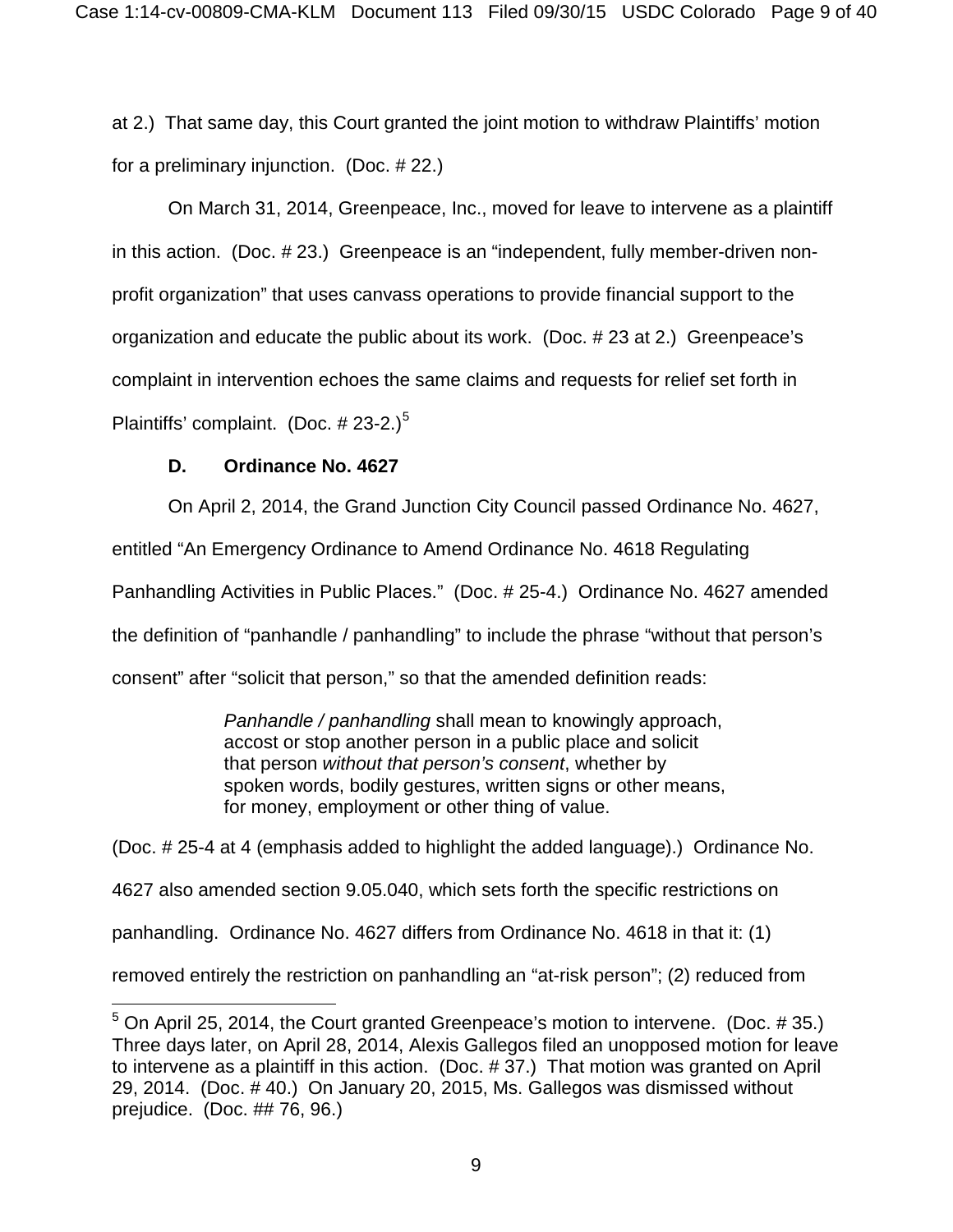100 feet to 20 feet the area around an ATM or bus stop within which panhandling is prohibited; (3) narrowed the prohibition on panhandling to "public parking garages" specifically, as opposed to "parking garages" generally; and (4) removed entirely the prohibition on panhandling on or within 100 feet of any school or school grounds. (Doc. # 25-4 at 5.) Ordinance No. 4627 also removed the last sentence in section 9.05.050. (Doc. # 25-4 at 6.) Pursuant to section 9.05.030, Ordinance No. 4627 took effect "immediately upon passage" by the City Council. (Doc. # 25-4 at 5.) Grand Junction planned to begin enforcement of Ordinance No. 4[6](#page-9-0)27 on April 14, 2014. $^6\,$  (Doc. # 25-5 at 5.)

# **E. Grand Junction's Motion to Dismiss**

On May 19, 2014, Grand Junction filed a motion to dismiss pursuant to Federal Rules of Civil Procedure 12(b)(1) and 12(b)(6). (Doc. # 46.) While this motion to dismiss was pending, Plaintiffs filed their Motion for Leave to File a Second Supplemental Complaint on November 21, 2014 (Doc. # 66), and both parties filed cross-motions for summary judgment on February 17, 2015 (Doc. ## 84, 85).

On March 30, 2015, this Court granted in part and denied in part Grand Junction's motion to dismiss. (Doc. # 96.) Specifically, this Court granted Grand Junction's motion "insofar as it argues that Plaintiffs' challenges to Ordinance 4618 are moot and Plaintiffs lack standing to challenge the prohibition against solicitation on buses." (Doc. # 96 at 16.) Grand Junction had argued that Plaintiffs' challenge to Ordinance No. 4618 was moot because that ordinance had been replaced by Ordinance No. 4627, and that Plaintiffs lacked standing to challenge the prohibition against

 $\overline{\phantom{a}}$ 

<span id="page-9-0"></span> $6$  Based on the record before the Court, it does not appear that Grand Junction ever enforced Ordinance No. 4627.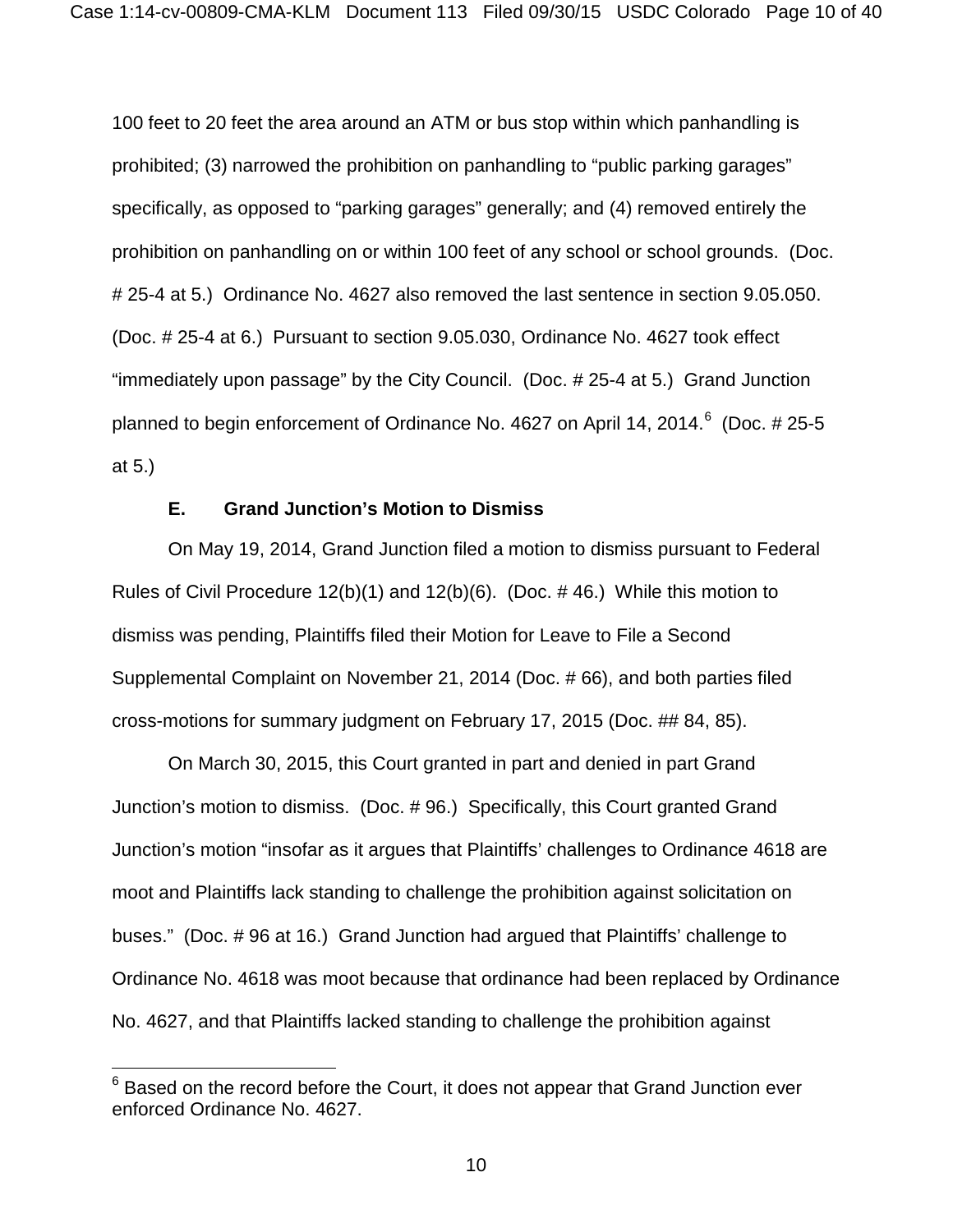solicitation on buses because none of them asserted that they had solicited, or planned to solicit, donations on buses. This Court denied Grand Junction's motion to dismiss "insofar as it argues that Plaintiffs lack standing to challenge the prohibition against soliciting people within sidewalk serving areas and waiting in line." (Doc. # 96 at 16.) This Court reserved ruling on the balance of Grand Junction's arguments. (Doc. # 96 at 16.) On June 8, 2015, this Court denied the remainder of Grand Junction's motion to dismiss, concluding that Plaintiffs sufficiently stated First Amendment, equal protection, and due process claims. (Doc. # 102.)

## **F. Grand Junction's Motion for Summary Judgment**

Grand Junction's motion for summary judgment presents four arguments: (1) this Court lacks subject-matter jurisdiction over the claims because Plaintiffs lack standing and because some of Plaintiffs' claims are moot (Doc. # 84 at 14-19); (2) Ordinance No. 4627 does not violate Plaintiffs' free speech rights (Doc. 84 at 19-31); (3) Plaintiffs' equal protection claims fail (Doc. # 84 at 31-33); and (4) Plaintiffs' due process challenges fail (Doc. # 84 at 33-35).

Grand Junction argues that Plaintiffs lack standing—and, therefore, this Court lacks subject-matter jurisdiction—because their conduct is not covered by Ordinance No. 4627. (Doc. # 84 at 15.) This argument is based on Grand Junction's assertion that Plaintiffs "all admit that the people who engage with them do so voluntarily of their own free will" and that Plaintiffs Browne and Greenpeace "admit they do not approach, accost, or stop anyone." (Doc. # 84 at 15.) According to Grand Junction, the prohibitions of Ordinance No. 4627 do not reach Plaintiffs' conduct because the ordinance explicitly defines "panhandling" as "knowingly approach[ing], accosting[ing], or stop[ping] another person" to solicit that person "without that person's consent."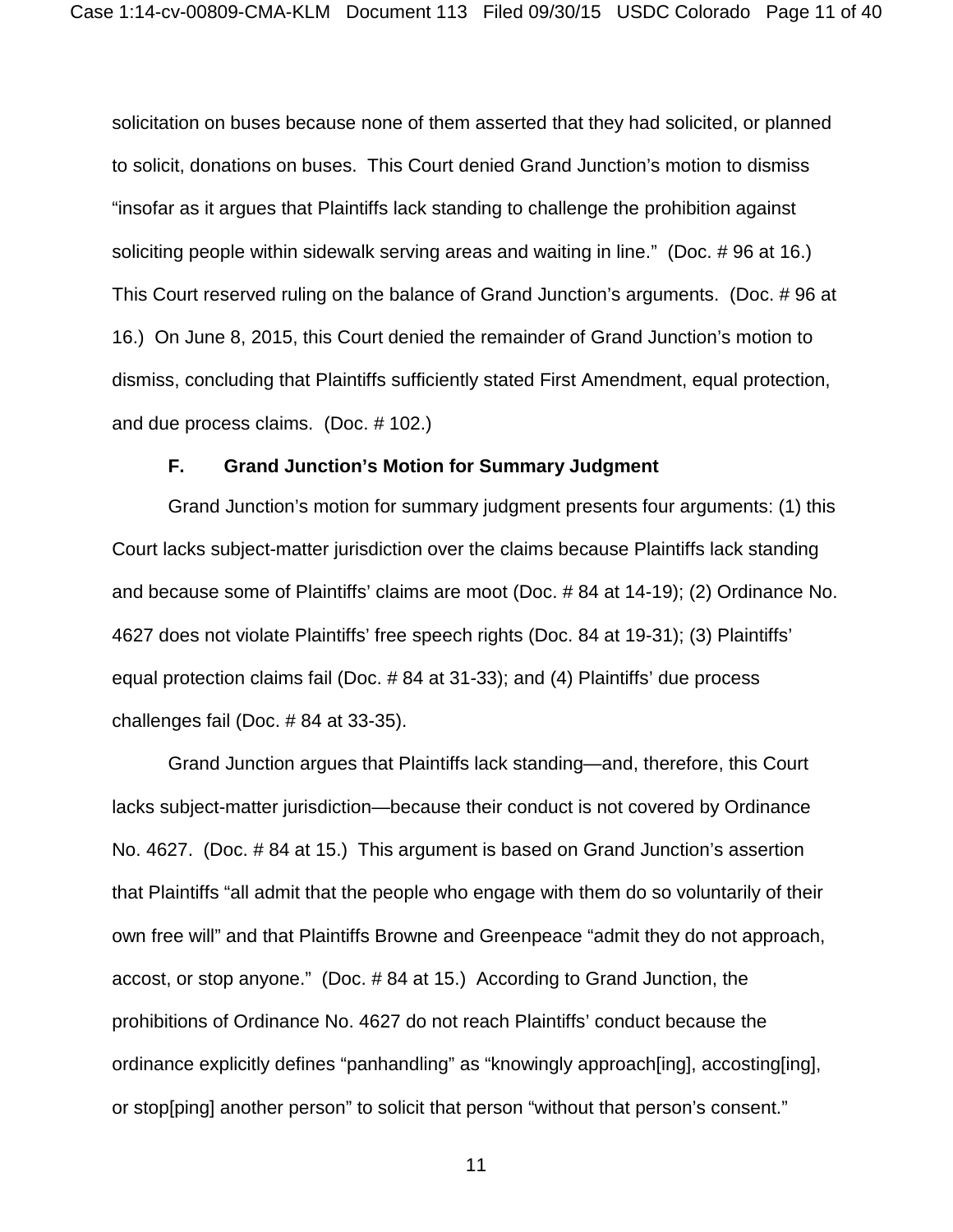(Doc. # 84 at 16.) Thus, under Grand Junction's reading of Ordinance No. 4627, the conduct engaged in by Plaintiffs is not panhandling and, therefore, not limited in any way by Ordinance No. 4627.

Grand Junction argues that this Court also lacks subject-matter jurisdiction because Plaintiffs' challenges to Ordinance No. 4618 "were rendered moot by the passage of Ordinance No. 4627." (Doc. # 84 at 17.) Specifically, Grand Junction notes that Ordinance No. 4627 removed the prohibition on panhandling on a highway or highway exit ramp, removed the restriction on panhandling "at-risk" individuals, and removed the prohibition on panhandling on or within 100 feet of any school or school grounds. (Doc. # 84 at 18.) Grand Junction asserts that "[t]here is no evidence that [it] intends to reenact those provisions of the Ordinance." (Doc. # 84 at 18.)

Grand Junction also argues that it is entitled to summary judgment because the undisputed material facts demonstrate that Ordinance No. 4627 does not violate either the First Amendment to the United States Constitution or Article II, Section 10 of the Colorado Constitution. (Doc. # 84 at 19.) Grand Junction asserts that Ordinance No. 4627 is a "content-neutral time, plane, and manner restriction" and, therefore, intermediate scrutiny applies. (Doc. # 84 at 19.) According to Grand Junction, Ordinance No. 4627 "satisfies intermediate scrutiny because it is narrowly tailored to a legitimate government interest and leaves open ample alternative means of communication." (Doc. # 84 at 19.) Grand Junction's motion for summary judgment does not address whether Ordinance No. 4627 satisfies strict scrutiny.

Grand Junction argues that it is also entitled to summary judgment on Plaintiffs' equal protection claims because Plaintiffs "are not members of a suspect class and the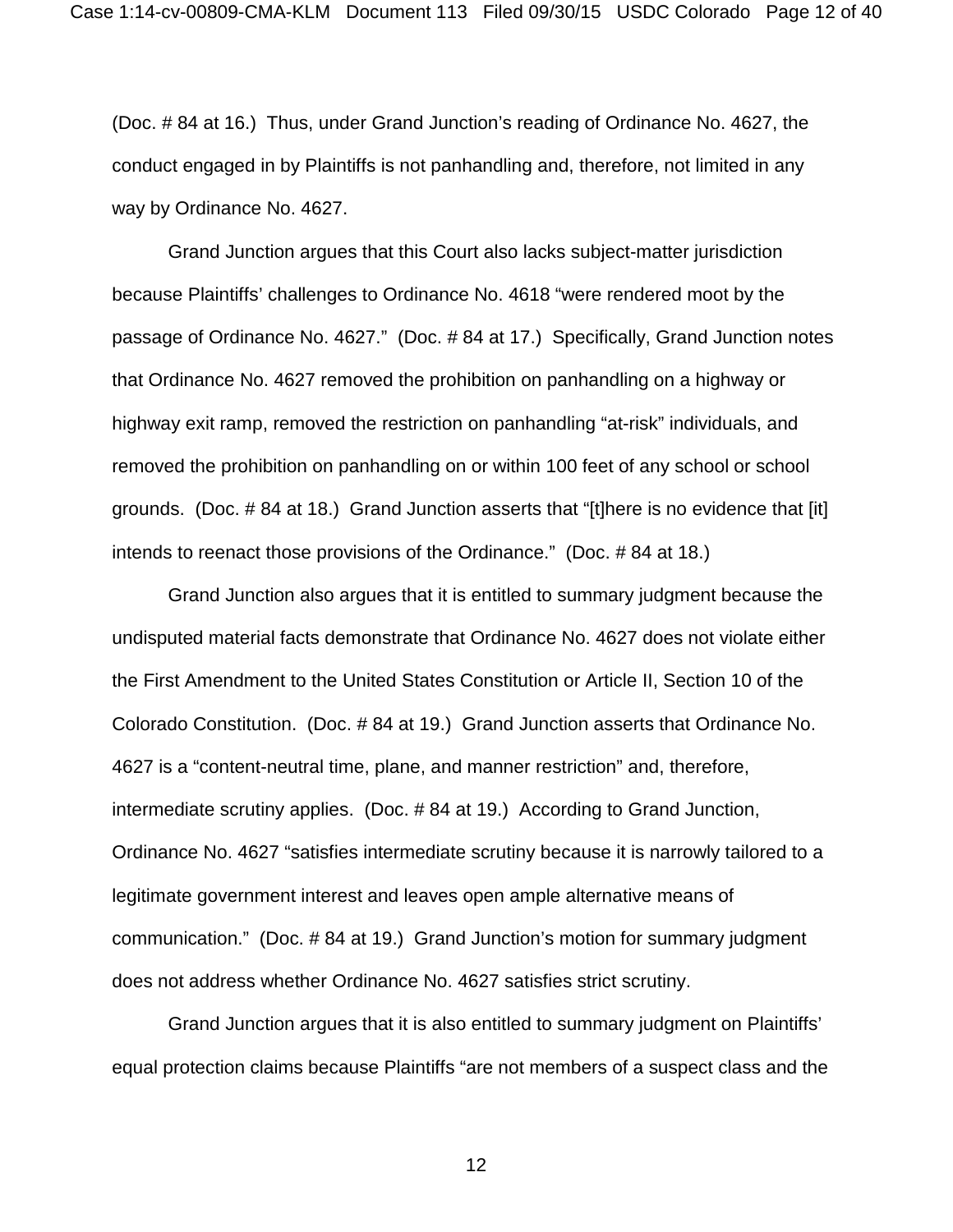Ordinance does not impinge their fundamental rights." (Doc. # 84 at 31.) In support of its position, Grand Junction asserts that the United States Supreme Court "does not recognize a suspect classification based on wealth, or lack thereof." (Doc. # 84 at 31.) Therefore, according to Grand Junction, rational basis review applies and the undisputed facts demonstrate that Ordinance No. 4627 is rationally related to a legitimate government purposes. (Doc. # 84 at 32.)

Lastly, Grand Junction argues that Plaintiffs' due process claims fail because Ordinance No. 4627 is not impermissibly vague. (Doc. # 84 at 34.) In support of this argument, Grand Junction points out that Ordinance No. 4627: (1) "expressly defines what constitutes 'panhandling,' 'knowingly,' 'obscene,' and 'obstruct'"; (2) "sets forth in detail the precise places, times, and manners that [limit] a person's conduct"; and (3) "exempts inadvertent violations (because of the knowledge requirement) and exempts consensual encounters." (Doc. # 84 at 34.) Therefore, according to Grand Junction, Ordinance No. 4627 "provides fair notice of the conduct it proscribes and is not subject to arbitrary application." (Doc. # 84 at 35.)

## **G. Plaintiffs' Motion for Summary Judgment**

In their motion for summary judgment, Plaintiffs' argue that they are entitled to summary judgment because the undisputed facts show that Ordinance No. 4627 violates their freedom of speech as protected by the First Amendment to the United States Constitution and Article II, Section 10 of the Colorado Constitution. (Doc. # 85 at 18.) In support of their position, Plaintiffs argue that Ordinance No. 4627 is a contentbased restriction and, therefore, presumptively unconstitutional and subject to strict scrutiny. (Doc. # 85 at 19.) Plaintiffs argue that each of the challenged provisions of Ordinance No. 4627 cannot survive strict scrutiny. (Doc. # 85 at 28-33.)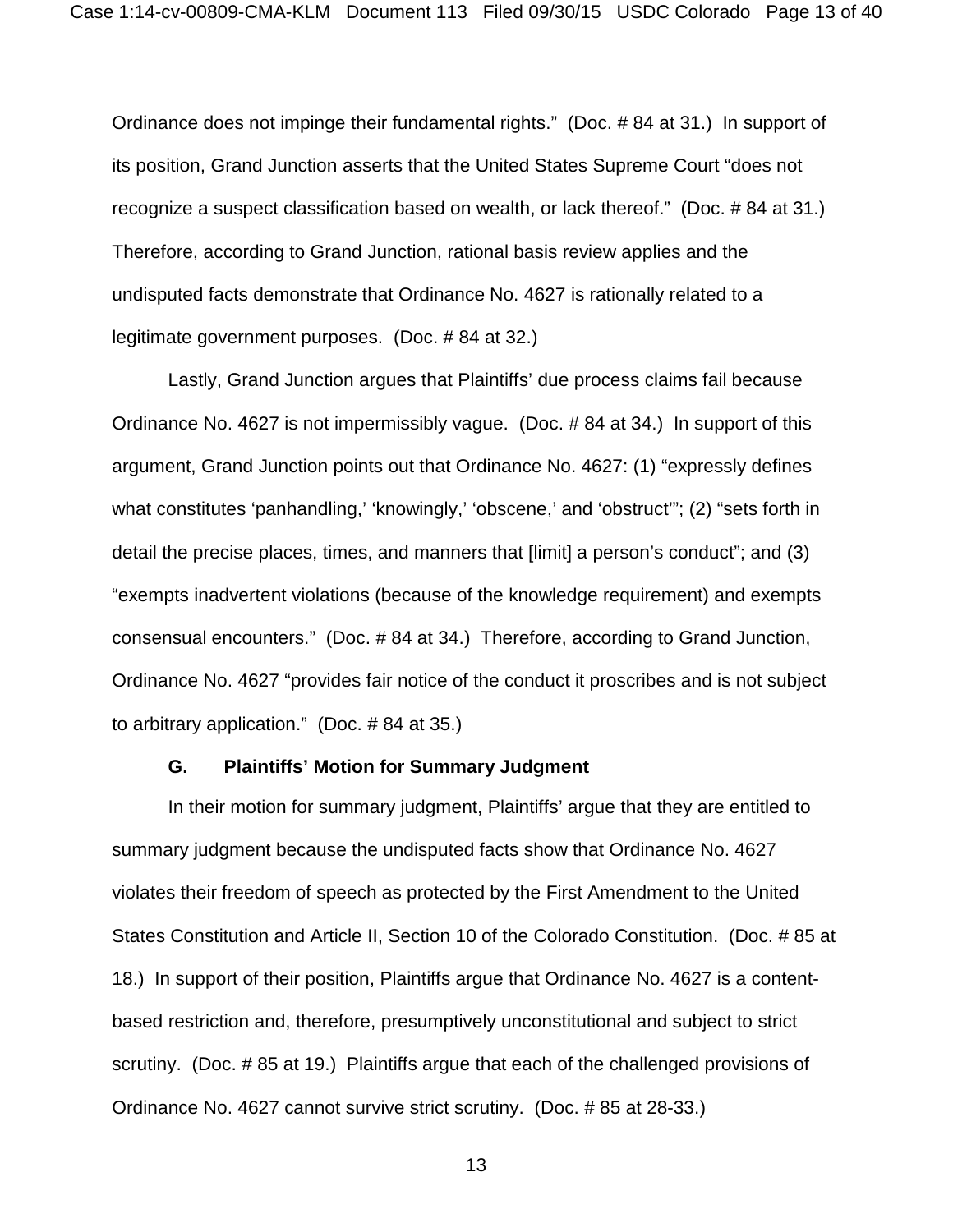Plaintiffs argue that they are entitled to summary judgment on their equal protection claims because "[t]he elements [of an equal protection claim] are met by establishing that the ordinance discriminates on the basis of content," which Plaintiffs assert they have done in discussing their free speech claims. (Doc. # 85 at 36.)

Plaintiffs argue that they are entitled to summary judgment on their due process claims because the undisputed facts demonstrate that Ordinance No. 4627 is unconstitutionally vague. (Doc. # 85 at 37.) In support of this argument, Plaintiffs assert that Ordinance No. 4627 is vague because: (1) it is unclear whether the ordinance prohibits "passive" panhandling (i.e., soliciting by displaying a sign) (Doc. # 85 at 37-39); and (2) it is unclear whether the consent provision requires the solicitor to obtain consent before soliciting someone (Doc. # 85 at 39). Thus, Plaintiffs argue, Ordinance No. 4627 is not drafted with sufficient clarity to enable the ordinary person to understand what conduct is prohibited, and Ordinance No. 4627 fails to provide law enforcement with adequate guidance in order to prevent arbitrary and discriminatory enforcement. (Doc. # 85 at 37.)

## **II. DISCUSSION**

#### **A. Summary Judgment Standard**

Summary judgment is warranted "if the movant shows that there is no genuine dispute as to any material fact and the movant is entitled to judgment as a matter of law." Fed. R. Civ. P. 56(a). A fact is "material" if it is essential to the proper disposition of the claim under the relevant substantive law. *Wright v. Abbott Labs., Inc.*, 259 F.3d 1226, 1231-32 (10th Cir. 2001). A dispute is "genuine" if the evidence is such that it might lead a reasonable jury to return a verdict for the nonmoving party. *Allen v. Muskogee, Okla.*, 119 F.3d 837, 839 (10th Cir. 1997). When considering a motion for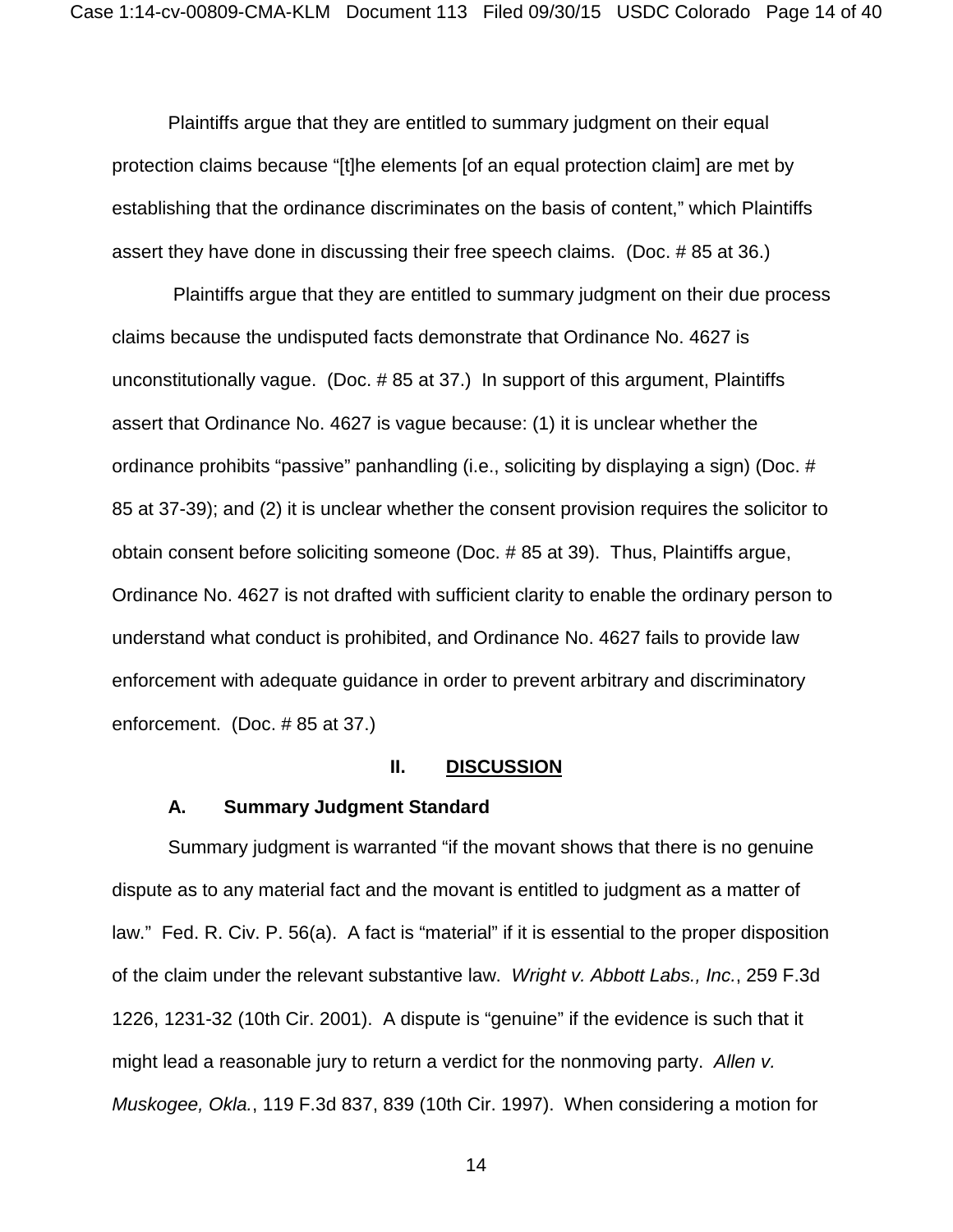summary judgment, the court must "construe the factual record and reasonable inferences therefrom in the light most favorable to the nonmovant." *Id*. at 39-40.

Where, as here, the parties file cross-motions for summary judgment, each motion is considered separately and "the denial of one does not require the grant of another." *Buell Cabinet Co., Inc. v. Sudduth*, 608 F.2d 431, 433 (10th Cir. 1979). However, when faced with cross summary judgment motions, the court is "entitled to assume that no evidence needs to be considered other than that filed by the parties." *James Barlow Family Ltd. P'ship v. David Munson, Inc.*, 132 F.3d 1316, 1319 (10th Cir. 1997).

### **B. Freedom of Speech Claims**

 $\overline{a}$ 

The First Amendment to the United States Constitution unequivocally states that "Congress shall make no law . . . abridging the freedom of speech." U.S. CONST. amend. I. $^7$  $^7$  It is no exaggeration to say that the First Amendment is the bedrock of American democracy. *See, e.g.*, *Speiser v. Randall*, 357 U.S. 513, 530 (1958) (Black, J., concurring) (stating that the freedoms secured by the First Amendment "are absolutely indispensable for the preservation of a free society in which government is based upon the consent of an informed citizenry and is dedicated to the protection of the rights of all"); *Palko v. Connecticut*, 302 U.S. 319, 327 (1937) (stating that freedom of speech is "the matrix, the indispensable condition, of nearly every other form of freedom"), overruled on other grounds by *Benton v. Maryland*, 395 U.S. 784 (1969).

Because of the First Amendment, "a government, including a municipal government vested with state authority, 'has no power to restrict expression because of

<span id="page-14-0"></span> $<sup>7</sup>$  The First Amendment applies to the States through the Due Process Clause of the</sup> Fourteenth Amendment. *Va. State Bd. of Pharmacy v. Va. Citizens Consumer Council, Inc.*, 425 U.S. 748, 749 n.1 (1976).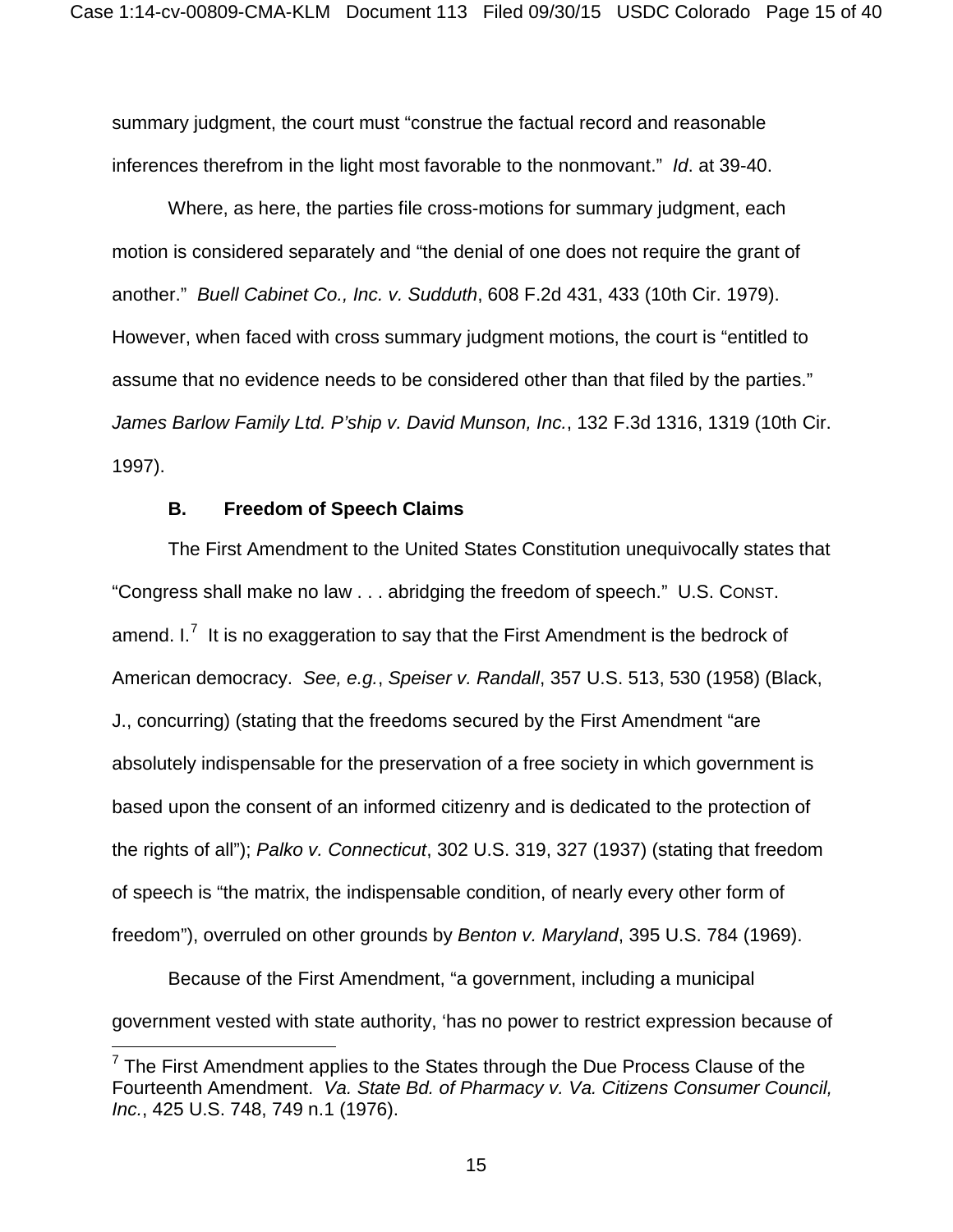its message, its ideas, its subject matter, or its content.'" *Reed v. Town of Gilbert, Ariz.*, 135 S. Ct. 2218, 2226 (2015) (quoting *Police Dept. of Chi. v. Mosley*, 408 U.S. 92, 95 (1972)). For this reason, whenever a restriction is challenged on First Amendment grounds, it must be determined at the outset whether that restriction is "content-based" or "content-neutral." A law or ordinance regulating speech is "content-based" if it "applies to particular speech because of the topic discussed or the idea or message expressed." *Id*. at 2227. When deciding whether a challenged law or ordinance is content-based, a court must "consider whether a regulation of speech 'on its face' draws distinctions based on the message a speaker conveys." *Id*.

A content-based restriction is presumptively unconstitutional and subject to strict scrutiny. *Id*. at 2226. A facially content-based law must pass strict scrutiny "regardless of the government's benign motive, content-neutral justification, or lack of 'animus toward the idea contained' in the regulated speech." *Id*. at 2228 (quoting *Cincinnati v. Discovery Network, Inc.*, 507 U.S. 410, 429 (1993)). "[A]n innocuous justification cannot transform a facially content-based law into one that is content neutral." *Id*.

To withstand strict scrutiny, the law or ordinance must be "necessary to serve a compelling state interest." *Ark. Writers' Project, Inc. v. Ragland*, 481 U.S. 221, 231 (1987). To demonstrate that a law or ordinance is necessary to serve a compelling state interest, the government must show that the law or ordinance is the "least restrictive means" of achieving that vital interest. *Ashcroft v. ACLU*, 542 U.S. 656, 666 (2004). The government bears the burden of demonstrating that a content-based restriction passes strict scrutiny. *Reed*, 135 S. Ct. at 2231.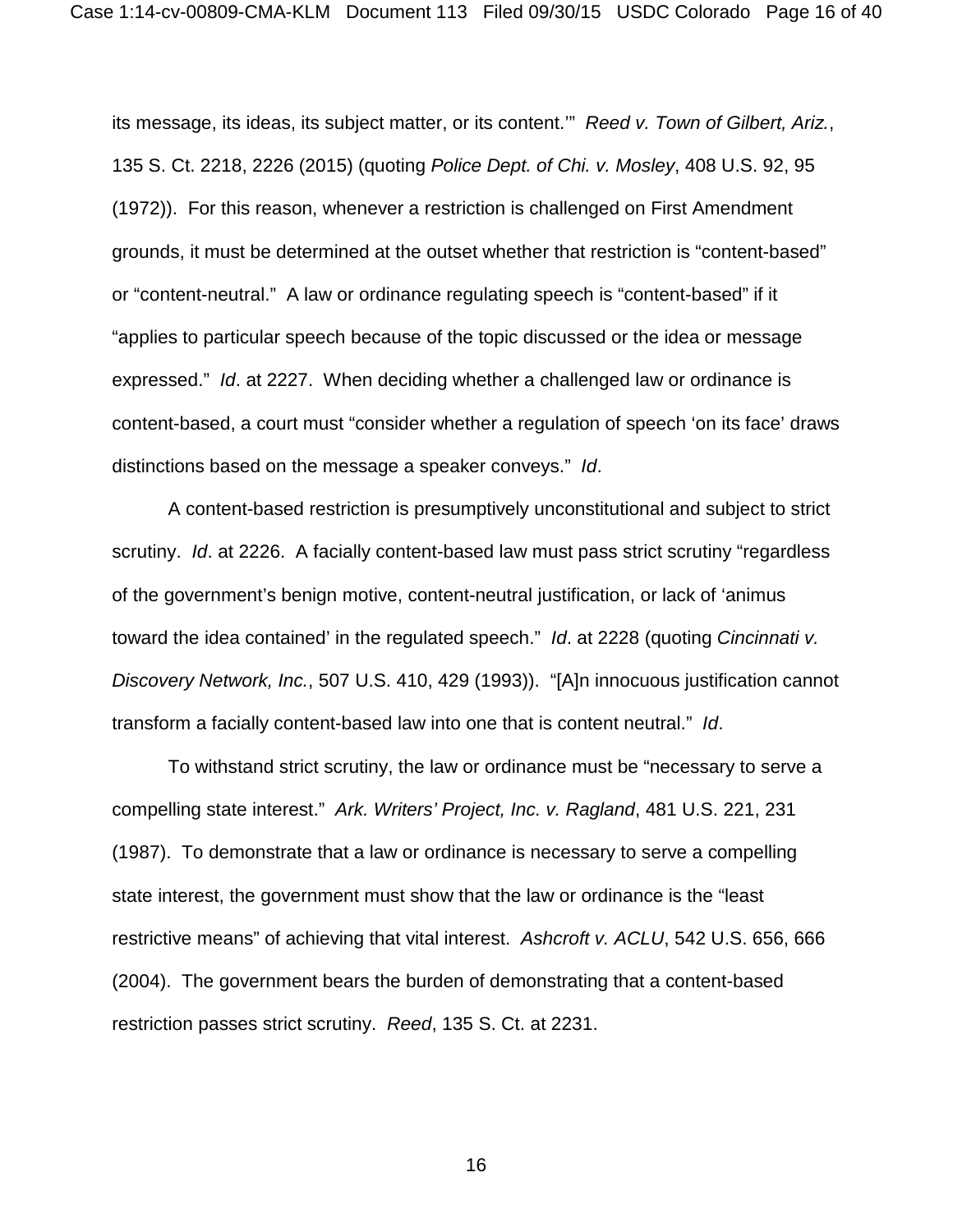"Only a law that is substantially overbroad may be invalidated on its face." *City of Hous. v. Hill*, 482 U.S. 451, 458 (1987) (citations omitted). Whether a restriction is substantially overbroad depends primarily upon whether it reaches a substantial amount of protected speech or conduct. *Id*. (citing *Hoffman Estates v. The Flipside, Hoffman Estates, Inc.*, 455 U.S. 489, 494 (1982)).

## **1. Ordinance No. 4627 is a Content-Based Restriction on Protected Speech**

This Court determined in its prior order granting in part and denying in part Grand Junction's motion to dismiss that Ordinance No. 4627 is a content-based restriction on protected speech. (Doc. # 102 at 13.) The Court need not reevaluate that decision here as that determination is now the law of the case. *See, e.g.*, *Arizona v. California*, 460 U.S. 605, 618 (1983) ("As most commonly defined, the [law of the case] doctrine posits that when a court decides upon a rule of law, that decision should continue to govern the same issues in subsequent stages of the same case."). Therefore, the Court applies strict scrutiny to Ordinance No. 4627 when considering the parties' cross motions for summary judgment.

Before beginning its analysis, the Court notes that the parties filed their summary judgment motions prior to the Court issuing its ruling on Grand Junction's motion to dismiss, in which it determined that Ordinance No. 4627 is a content-based restriction. Therefore, one of the issues addressed in each of the summary judgment motions is the level of judicial scrutiny that should be applied to Ordinance No. 4627. In their summary judgment motion, Plaintiffs correctly argue that strict scrutiny applies because Ordinance No. 4627 is a content-based restriction. (Doc. # 85 at 18.) Grand Junction, on the other hand, takes the position in its summary judgment motion that intermediate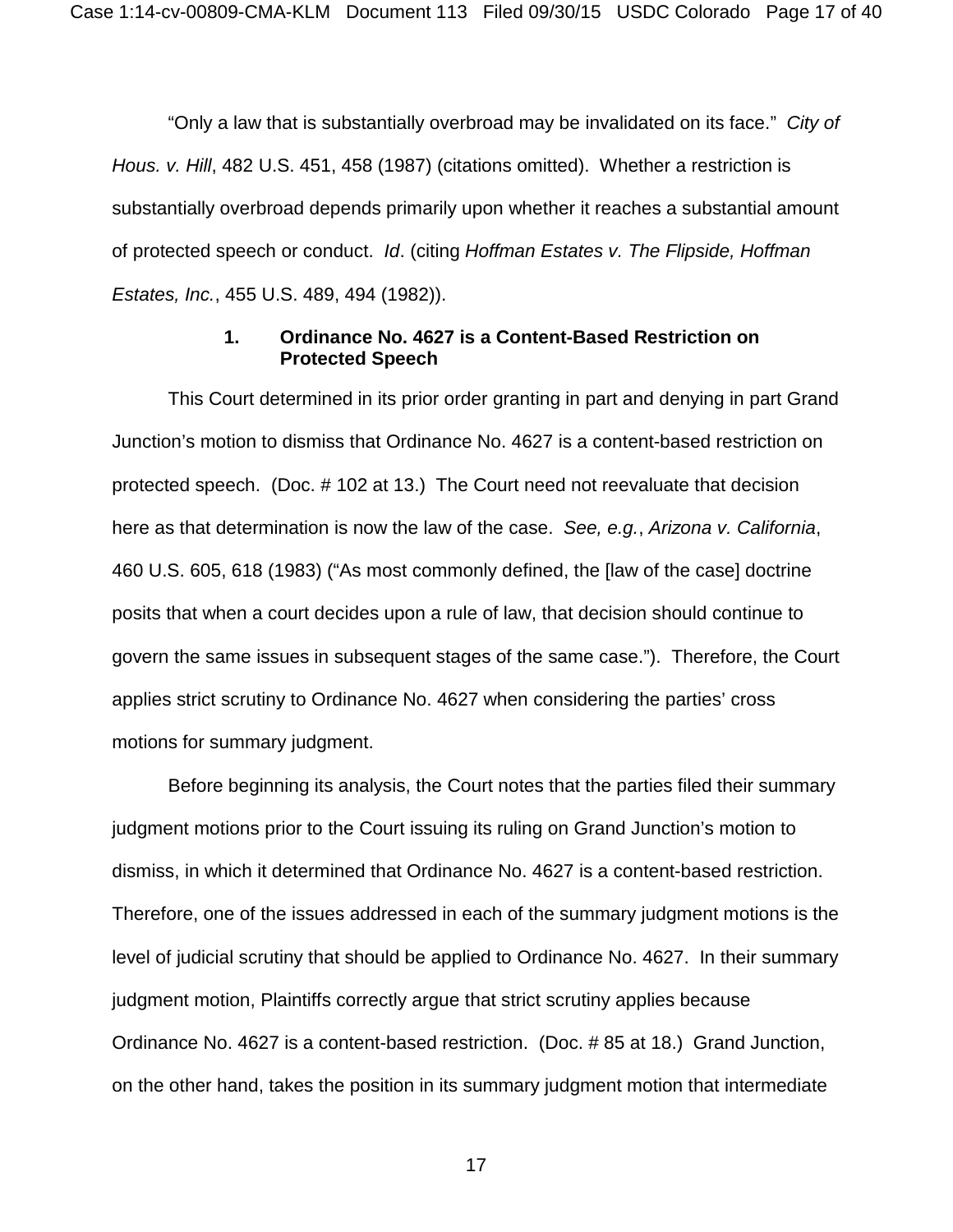scrutiny applies because Ordinance No. 4627 is a content-neutral time, place, and manner restriction. (Doc. # 84 at 19.) In none of its briefing does Grand Junction argue in the alternative that, even if strict scrutiny applies, Ordinance No. 4627 withstands that more exacting standard of judicial review. In addition, following the Court's issuance of its ruling in which it stated that strict scrutiny applies, Grand Junction did not request permission to file a supplemental brief in which it addressed whether Ordinance No. 4627 meets strict scrutiny. Nevertheless, the Courts believes that it is able to rule on the parties' cross motions for summary judgment, despite the fact that Grand Junction's briefing does not apply the correct level of scrutiny. The Court believes that additional briefing from Grand Junction would not alter the Court's ultimate conclusion.

In addition, the Court notes that a little more than a week after the issuance of its order on Grand Junction's motion to dismiss, the United States Supreme Court issued its ruling in *Reed v. Town of Gilbert, Arizona*, 135 S. Ct. 2218 (2015). In *Reed*, the Supreme Court held that a town's "comprehensive code governing the manner in which people may display outdoor signs" amounted to "content-based regulations of speech that cannot survive strict scrutiny." *Reed*, 135 S. Ct. at 2224. Although the facts of *Reed* did not involve municipal regulation of panhandling, the case is significant to the matter at hand—and First Amendment jurisprudence more generally—because it provides clarification as to how lower courts should go about determining whether a restriction on protected speech is content-based or content-neutral.

In *Reed*, the Ninth Circuit Court of Appeals had concluded that the sign code was content neutral because the town "'did not adopt its regulation of speech [based on] disagree[ment] with the message conveyed,' and its justifications for regulating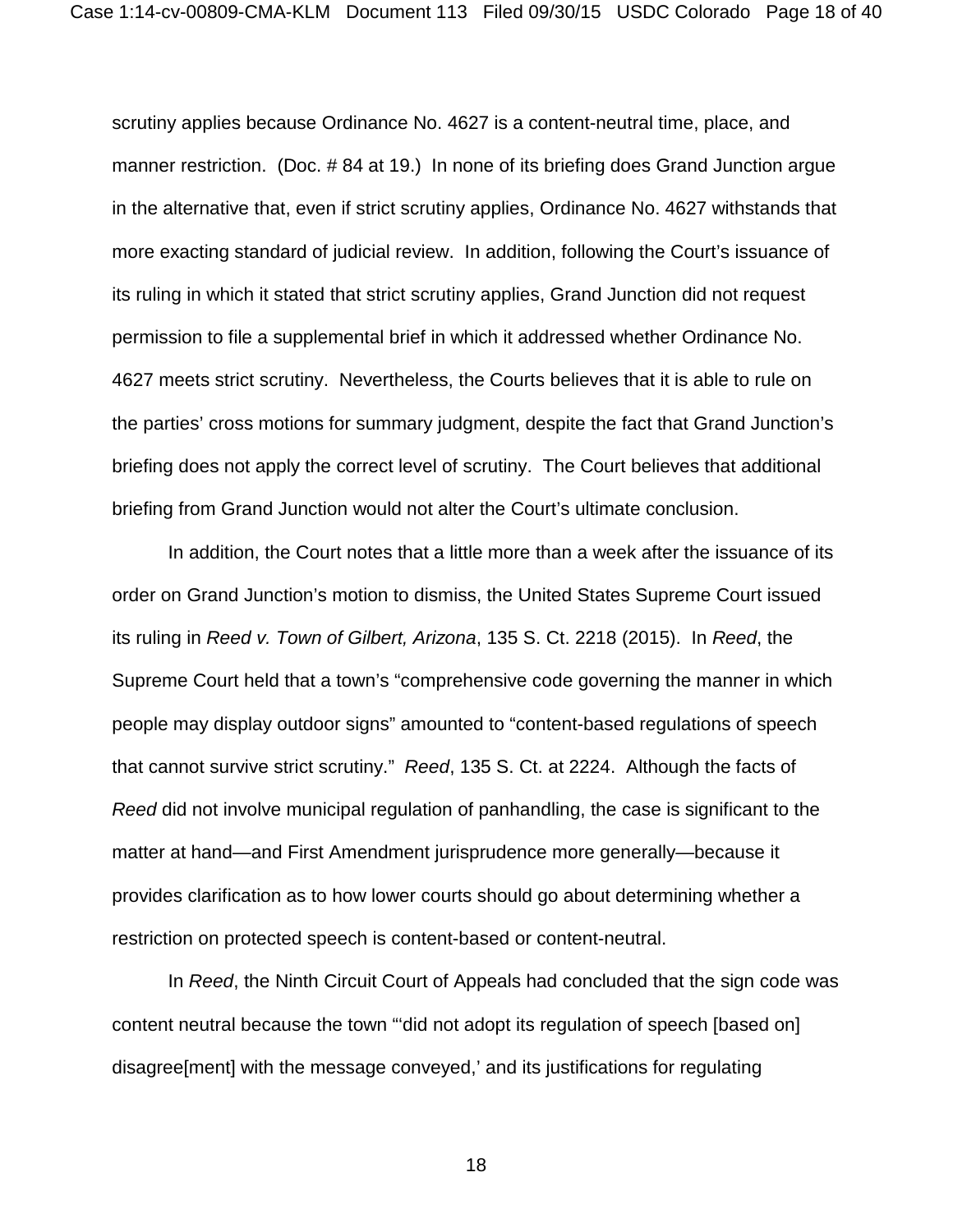temporary directional signs were 'unrelated to the content of the sign.'" *Id*. at 2227 (quoting *Reed v. Town of Gilbert, Ariz.*, 707 F.3d 1057, 1071-72 (9th Cir. 2013)) (alterations in original). The Supreme Court reversed finding that the Ninth Circuit had erred because its analysis "skip[ped] the crucial first step in the content-neutrality analysis: determining whether the law is content neutral on its face." *Id*. at 2228. Importantly, the Supreme Court stated that "[a] law that is content based on its face is subject to strict scrutiny regardless of the government's benign motive, content-neutral justification, or lack of 'animus toward the idea contained' in the regulated speech." *Id*. (quoting *Cincinnati v. Discovery Network, Inc.*, 507 U.S. 410, 429 (1993)). Thus, *Reed* instructs that "whether a law is content neutral on its face" must be considered "*before* turning to the law's justification or purpose." *Id*. (emphasis in original).

The Supreme Court also used *Reed* to clarify the distinction between "viewpoint discrimination" and "content discrimination." Viewpoint discrimination, which is "the regulation of speech based on 'the specific motivating ideology or the opinion or perspective of the speaker,'" is simply a "'more blatant' and 'egregious form of content discrimination.'" *Id*. at 2230 (quoting *Rosenberg v. Rector and Visitors of Univ. of Va.*, 515 U.S. 819, 829 (1995)). In other words, viewpoint discrimination prohibits speech specifically based on the particular point of view of the speaker. Content discrimination, on the other hand, prohibits speech based on the broad topic being discussed. For example, a town ordinance generally prohibiting all speech about war would be content discrimination, whereas a town ordinance specifically prohibiting only anti-war speech would be viewpoint discrimination. Although viewpoint discrimination is more "blatant" and "egregious" than content discrimination, the Supreme Court in *Reed* noted that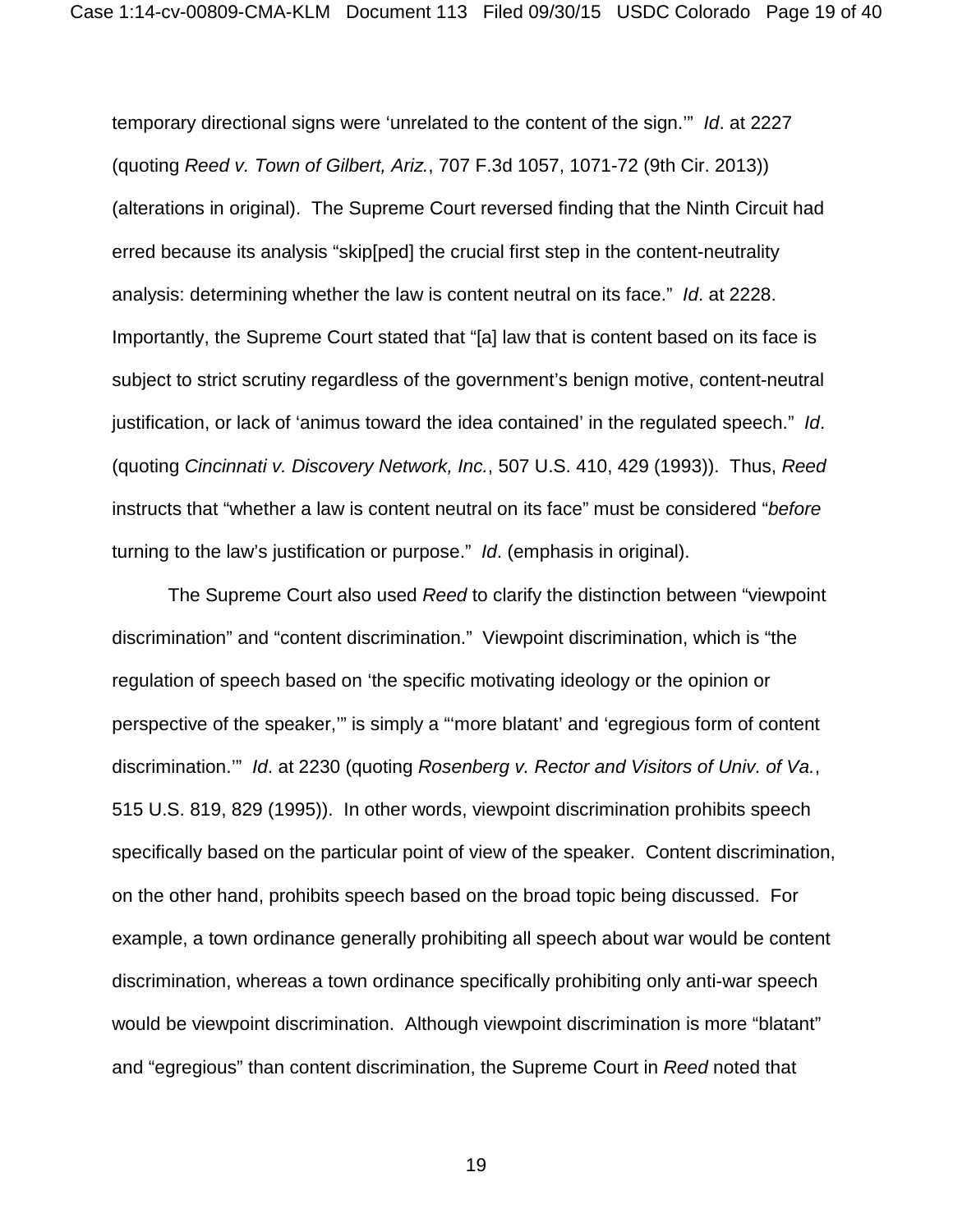content discrimination is also prohibited by the First Amendment. *Id*. ("[I]t is well established that '[t]he First Amendment's hostility to content-based regulation extends not only to restrictions on particular viewpoints, but also to prohibition of public discussion of an entire topic.'") (quoting *Consol. Edison Co. of N.Y. v. Public Serv. Comm'n of N.Y.*, 447 U.S. 530, 537 (1980)) (alteration in original). Thus, *Reed* makes clear that "a speech regulation targeted at specific subject matter is content based even if it does not discriminate among viewpoints within that subject matter." *Id*. [8](#page-19-0)

According to *Reed*, "[g]overnment regulation of speech is content based if a law applies to particular speech because of the topic discussed or the idea or message expressed." *Reed*, 135 S. Ct. at 2227. In *Reed*, the Supreme Court instructed that when a court is determining whether a regulation of speech is facially content based, it must consider whether the regulation "'on its face' draws distinctions based on the message a speaker conveys." *Id*. The Supreme Court further instructed that while "[s]ome facial distinctions based on a message are obvious, defining regulated speech by particular subject matter, and others are more subtle, defining regulated speech by its function or purpose." *Id*. Nevertheless, "[b]oth are distinctions drawn based on the message a speaker conveys, and, therefore, are subject to strict scrutiny." *Id*.

The Court engages in this extended discussion of *Reed* because it confirms the correctness of this Court's prior conclusion that Ordinance No. 4627 is a content-based speech restriction. The Court believes it is also important to briefly note two decisions

 $\overline{\phantom{a}}$ 

<span id="page-19-0"></span> $^8$  Applying this principle to an example more akin to the present matter, a law prohibiting all solicitation speech in a public forum would be an example of content discrimination. On the other hand, a law prohibiting solicitation for only environmental causes would be an example of viewpoint discrimination. Both types of laws are prohibited by the First Amendment.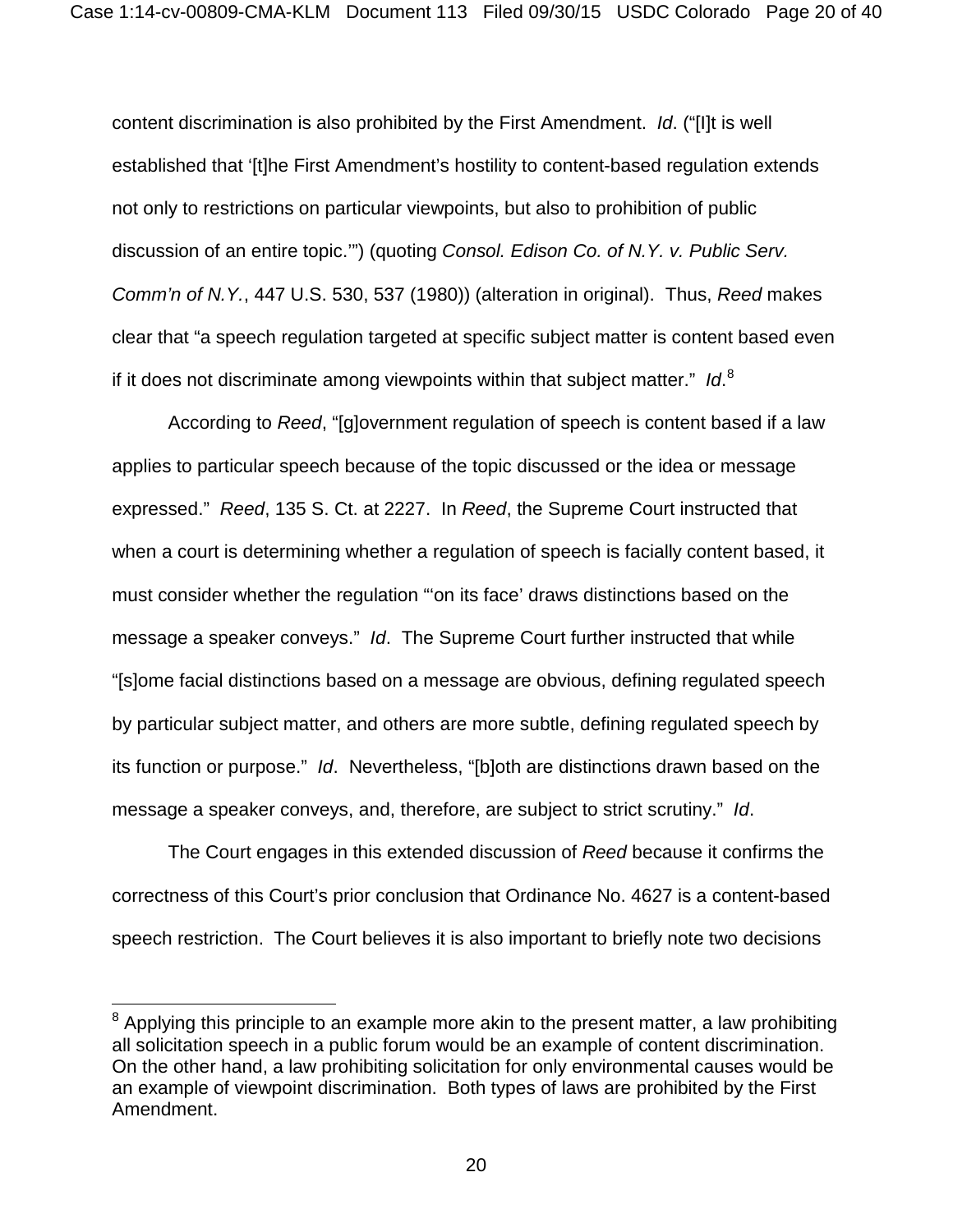that were issued after *Reed* in cases similarly dealing with municipal panhandling regulations and cited by the parties in this matter.

In a June 19, 2014 decision in *Thayer v. City of Worcester, Massachusetts*, 755 F.3d 60 (1st Cir. 2014), the First Circuit Court of Appeals had concluded that a municipal panhandling ordinance was content neutral because it was "not designed to suppress messages expressed by panhandlers, Girl Scouts, the Salvation Army, campaign politicians, or anyone else subject to restriction." *Thayer*, 755 F.3d at 71. In its opinion, written by retired Associate Justice Souter, the First Circuit focused exclusively on the city's intent and justification for passing the ordinance. *Id*. at 67 ("In determining whether a particular regulation is content-neutral, the principal enquiry is 'whether the government has adopted a regulation of speech because of disagreement with the message it conveys.'"). The First Circuit affirmed the District Court's denial of the plaintiffs' motion for a preliminary injunction. *Id*. at 78.

On June 29, 2015, a week and a half after issuing its decision in *Reed*, the United States Supreme Court granted the *Thayer* plaintiffs' petition for a writ of certiorari, vacated the judgment of the First Circuit, and remanded the case "for further consideration in light of [*Reed*]." *Thayer v. City of Worcester, Mass.*, 135 S. Ct. 2887 (2015). To date, the First Circuit has not yet issued its opinion on remand.

Like the First Circuit's first opinion in *Thayer*, on September 25, 2014, the Seventh Circuit Court of Appeals concluded that a city ordinance regulating panhandling was content neutral—though it admitted that it did not "profess certainty about [that] conclusion." *Norton v. City of Springfield, Ill.*, 768 F.3d 713, 717 (7th Cir. 2014). In reaching its decision, the Seventh Circuit focused on the fact that "[t]he ordinance is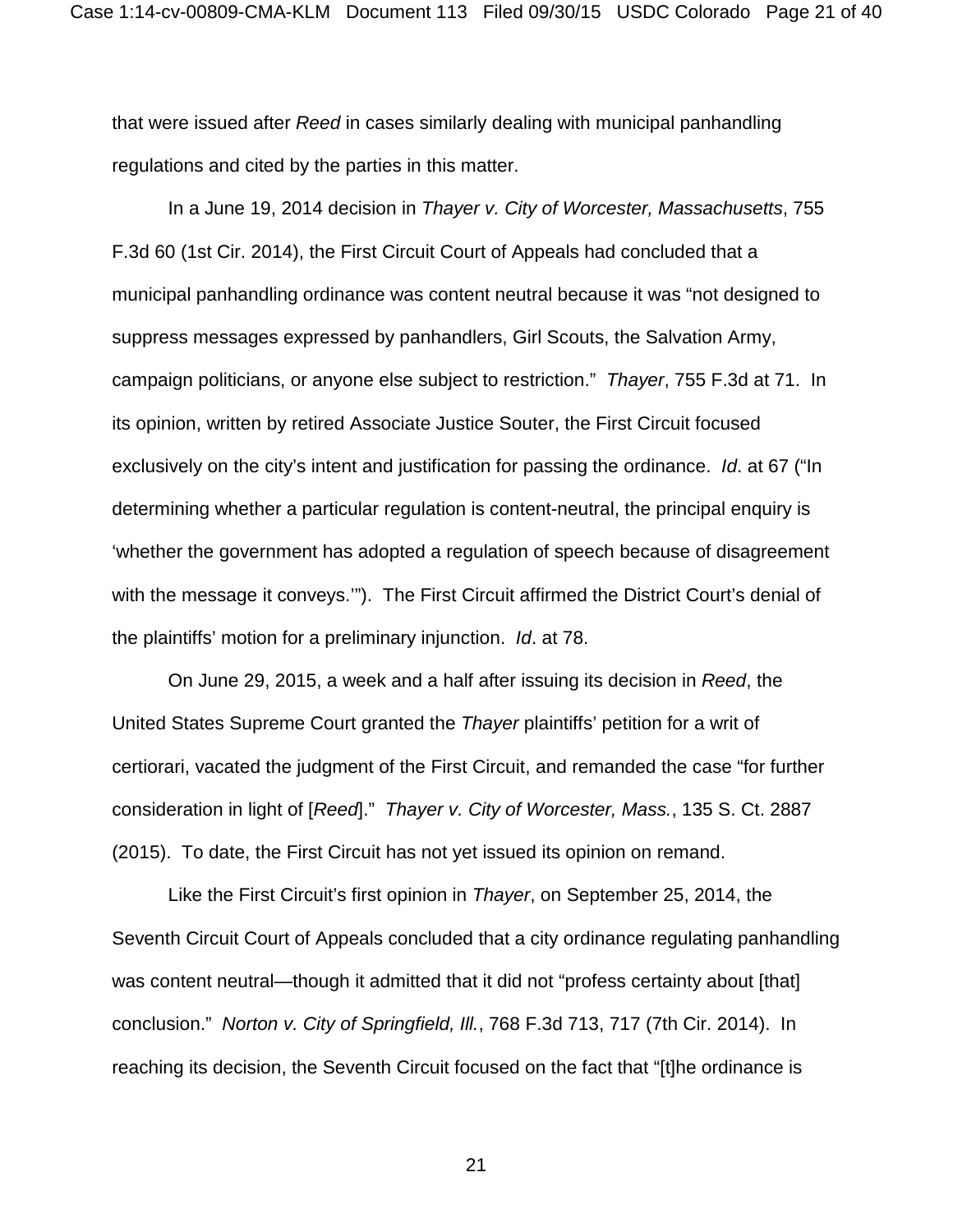indifferent to the solicitor's stated reason for seeking money, or whether the requester states any reason at all." *Id*. In addition, the Seventh Circuit pointed to the fact that "what activates the prohibition [in the ordinance] is *where* a person says something (in the 'downtown historic district') rather than what position a person takes." *Id*. Thus, the Seventh Circuit evaluated the ordinance "by the standard for time, place, and manner restrictions" and found that the ordinance passed muster under intermediate scrutiny.

The plaintiffs in *Norton* filed a petition for rehearing, which the Seventh Circuit deferred consideration of until the Supreme Court decided *Reed*. *Norton*, --- Fed. Appx. ---, Case No. 13-cv-3581, 2015 WL 4714073, at \*1 (7th Cir. Aug. 7, 2015). After *Reed* was decided, the Seventh Circuit applied it to the ordinance at issue and found that the ordinance "regulates 'because of the topic discussed.'" *Id*. (quoting *Reed*, 135 S. Ct. at 2227). Therefore, according to the Seventh Circuit, the ordinance is "a form of content discrimination" under *Reed*. *Id*. at \*2. The Seventh Circuit remanded the case to the district court with the instruction that it enter an injunction prohibiting enforcement of the ordinance. *Id*.

Although only persuasive, the Court believes that the outcomes in *Thayer* and *Norton* provide yet additional support for the correctness of its prior conclusion that Ordinance No. 4627 is a content-based speech restriction.

## **2. The Challenged Provisions of Ordinance No. 4627 Do Not Withstand Strict Scrutiny**

Having concluded that Ordinance No. 4627 is a content-based restriction on protected speech, the Court presumes that the ordinance is unconstitutional, and it must be struck down unless Grand Junction can demonstrate that it is "necessary to serve a compelling state interest." *Ark. Writers' Project*, 481 U.S. at 231.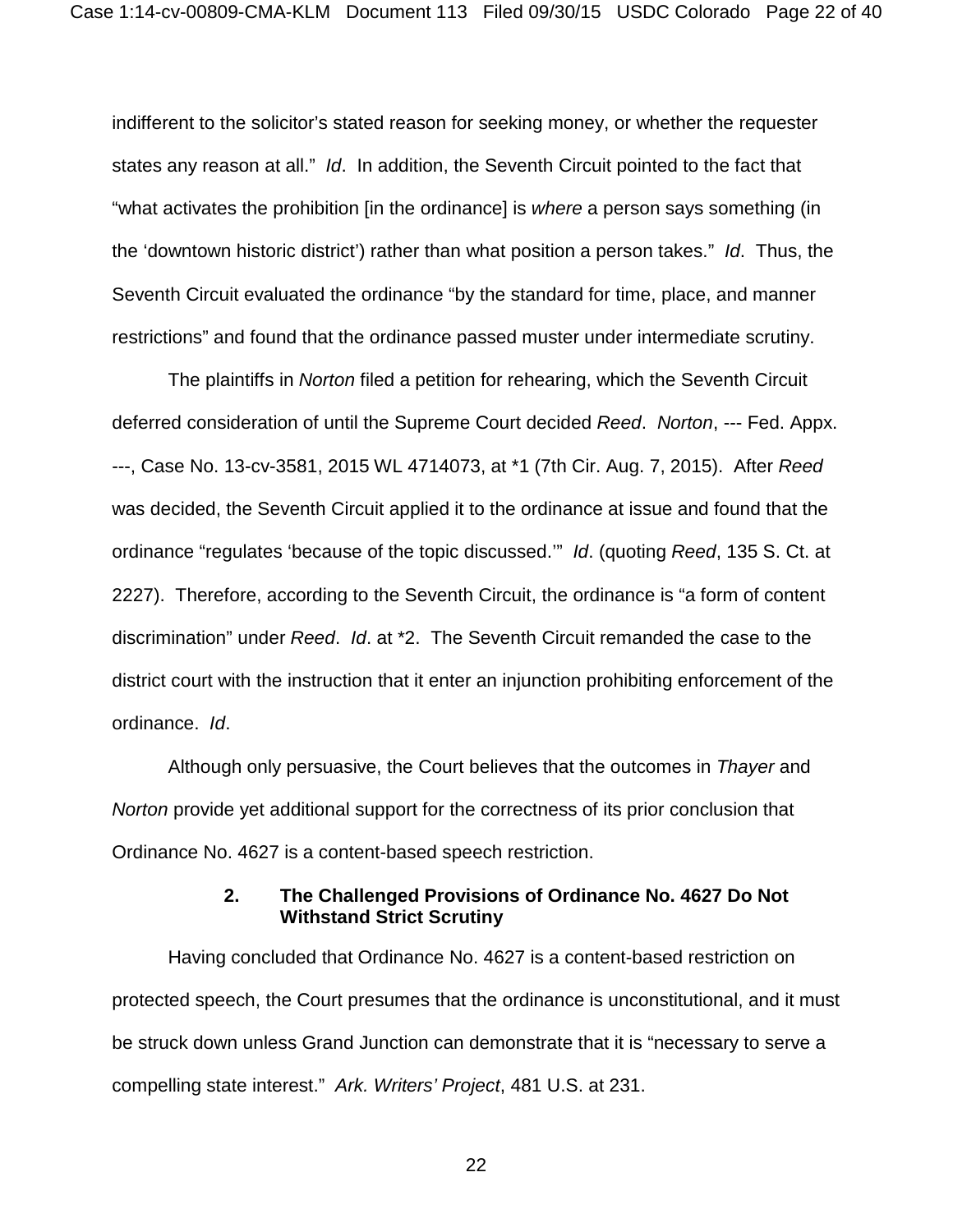As stated above in section II.B.1, Grand Junction takes the position in all of its briefing that Ordinance No. 4627 is a content-neutral time, place, and manner restriction that is subject to intermediate scrutiny. Despite the fact that Grand Junction's briefing addresses the incorrect level of scrutiny, the Court finds that, even if it had argued to the correct standard, Grand Junction would be unable to demonstrate that Ordinance No. 4627 is necessary to serve a compelling state interest. Therefore, the challenged provisions of Ordinance No. 4627 are unconstitutional under the First Amendment and cannot be enforced.

In its brief in support of its motion for summary judgment, Grand Junction argues that there is a "close fit" between Ordinance No. 4627 and "the harm intended to be regulated." (Doc. # 84 at 25.) According to Grand Junction, the harm that is intended to be regulated is "aggressive behavior in connection with certain solicitation activities." (Doc. # 84 at 25.) As proof of this alleged aggressive solicitation, Grand Junction cites the deposition testimony of Chief Camper and Grand Junction City Manager Richard Englehart ("City Manager Englehart"). (Doc. # 84 at 25.)

During his deposition, Chief Camper stated that, generally speaking, Grand Junction "had seen an increase or had become aware of an increase in more reports of aggressive panhandling." (Doc. # 84-1 at 17.) Chief Camper then discussed two specific examples. First, Chief Camper described how, following an annual conference of chiefs of police held in Grand Junction, he was "approached on at least three occasions by either chiefs or their spouses indicating that they had been aggressively panhandled near or at the Convention Center." (Doc. # 84-1 at 19.) Chief Camper stated that the panhandlers in this instance were allegedly "very persistent and, at least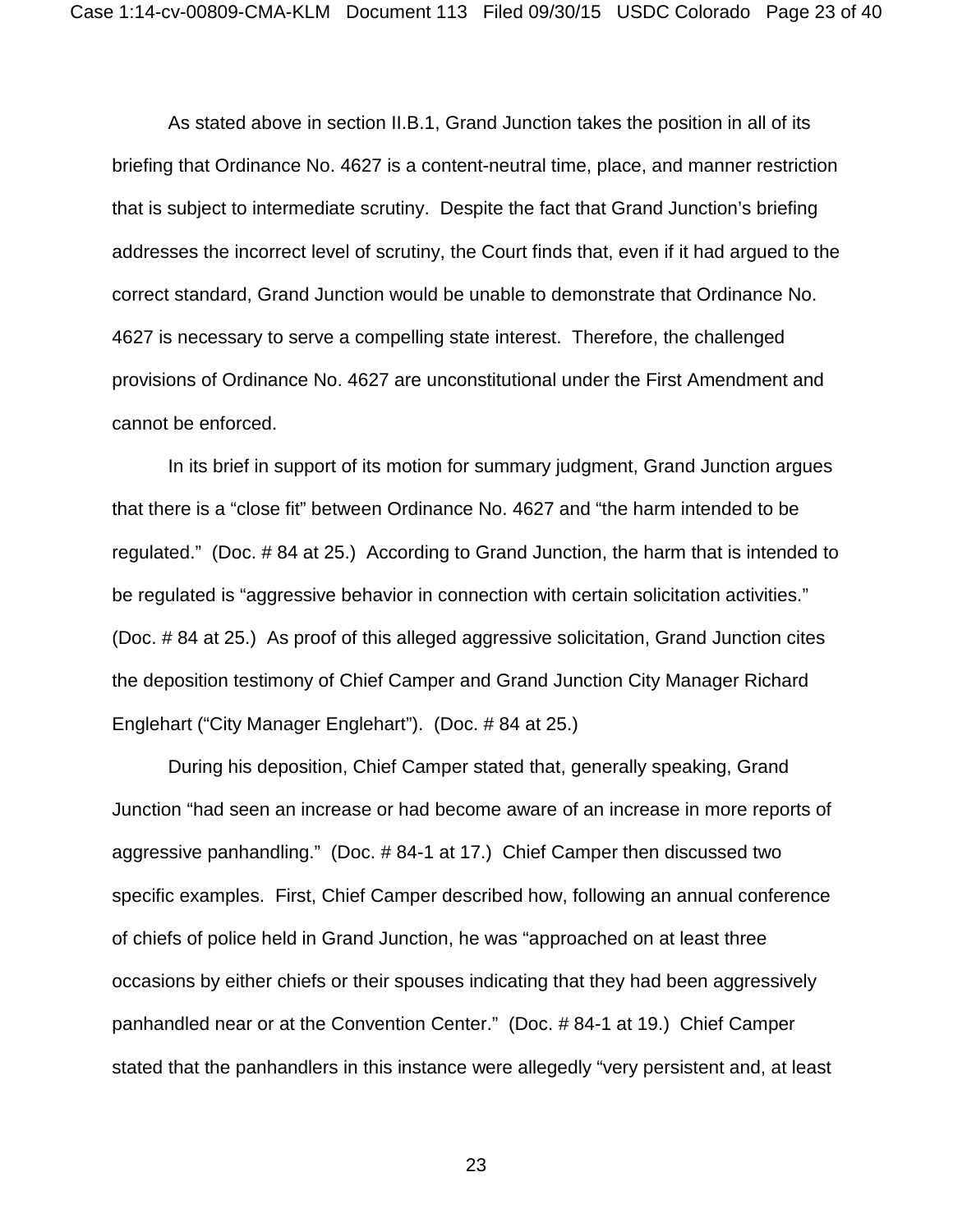in one case, . . . [verbally] abusive towards the spouse of one of the chiefs." (Doc. # 84-

1 at 19.) Second, Chief Camper discussed a specific instance in which a county employee was alleged to have been "pretty aggressively harassed by vagrants near the 4th/Main Wells Fargo at about noon."

> She was well dressed, walking towards the bank, when the subjects approached her for money. When she refused, they became loud and aggressive and made comments about the police taking away their tents and having nowhere to stay. She was pretty intimidated . . . .

(Doc. # 84-1 at 19.) Chief Camper also recalled, generally, "some discussion about the

[restaurant] patios, that [Grand Junction] had had increased complaints of that, and also

when people are waiting to enter a line to go into some event or they're sort of in a

queue to get into an event or theater." (Doc. 84-1 at 17.)

During his deposition, City Manager Englehart stated that he was told about

"some challenges downtown with the restauranteurs and that people, while they were

having lunch, were being approached aggressively to give money." (Doc. # 84-1 at 22.)

City Manager Englehart also discussed two instances during which he, personally, was

"aggressively panhandled":

I pulled up to an intersection, and a gentleman that was walking alongside my car—I have a convertible—yelled at me, asked me if I had any money. And I said, I'm sorry, I don't. He walked out next to my car, leaned over the top, and said, Come on, Dude. You drive a car like this, you've got money. Give me any money that you may have. I said, I'm sorry, sir. I don't have any money. Now he's out in the traffic lane. He sees the change in my cup-holders. He says, Well, you've got money right there. And I said, I'm sorry, sir, you are going to need to leave. And he had a few choice words and walked off.

. . .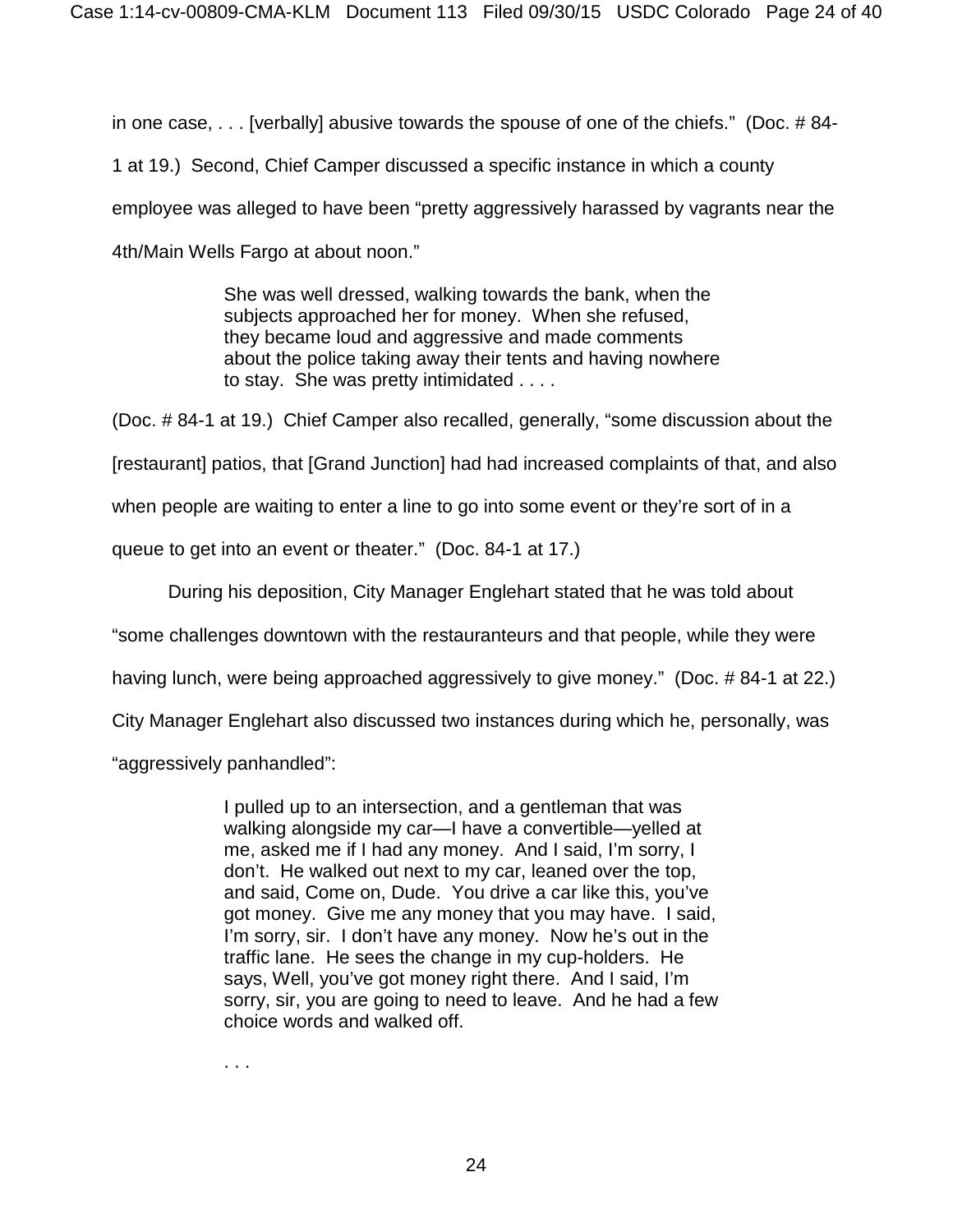I was pulling money out of a bank and a gentleman stood there and waited until I finished. He says, Can you spare some of that money you just pulled out? And I said, No, sir. He said, All right, thank you, and he walked off. Those are my personal experiences.

#### (Doc. # 84-1 at 23.)

Grand Junction argues that Ordinance No. 4627 is narrowly tailored because it "only addresses conduct in certain limited zones and at limited times" and it "does not sweep in any more conduct than is necessary to address the City's legitimate interest in promoting public safety." (Doc. # 84 at 25.) The Court does not question that "public safety" is a compelling governmental interest. *See, e.g.*, *Schenck v. Pro-Choice Network of W. N.Y.*, 519 U.S. 357, 375 (1997) (discussing "public safety and order" as a valid governmental interest). However, Grand Junction cannot demonstrate that the challenged provisions of Ordinance No. 4627 are necessary to serve that interest.

Simply put, the challenged portions of Ordinance No. 4627 are over-inclusive because they prohibit protected speech that poses no threat to public safety. For example, subsection (a) of section 9.05.040 of Ordinance No. 4627 prohibits panhandling "[o]ne-half (1/2) hour after sunset to one-half (1/2) hour before sunrise." (Doc. # 25-4 at 5.) Grand Junction has not demonstrated that this prohibition on protected speech is necessary for public safety. None of the alleged instances of "aggressive panhandling" —the stated impetus for Ordinance No. 4627—occurred at night. In fact, Chief Camper himself stated that they "don't see a lot of" nighttime panhandling in Grand Junction. (Doc. # 86-2 at 23.) There is no indication that panhandling at night—no matter the location in Grand Junction—is inherently dangerous or threatening to the public. Therefore, Grand Junction has not shown that a blanket prohibition on panhandling at night is necessary to advance public safety.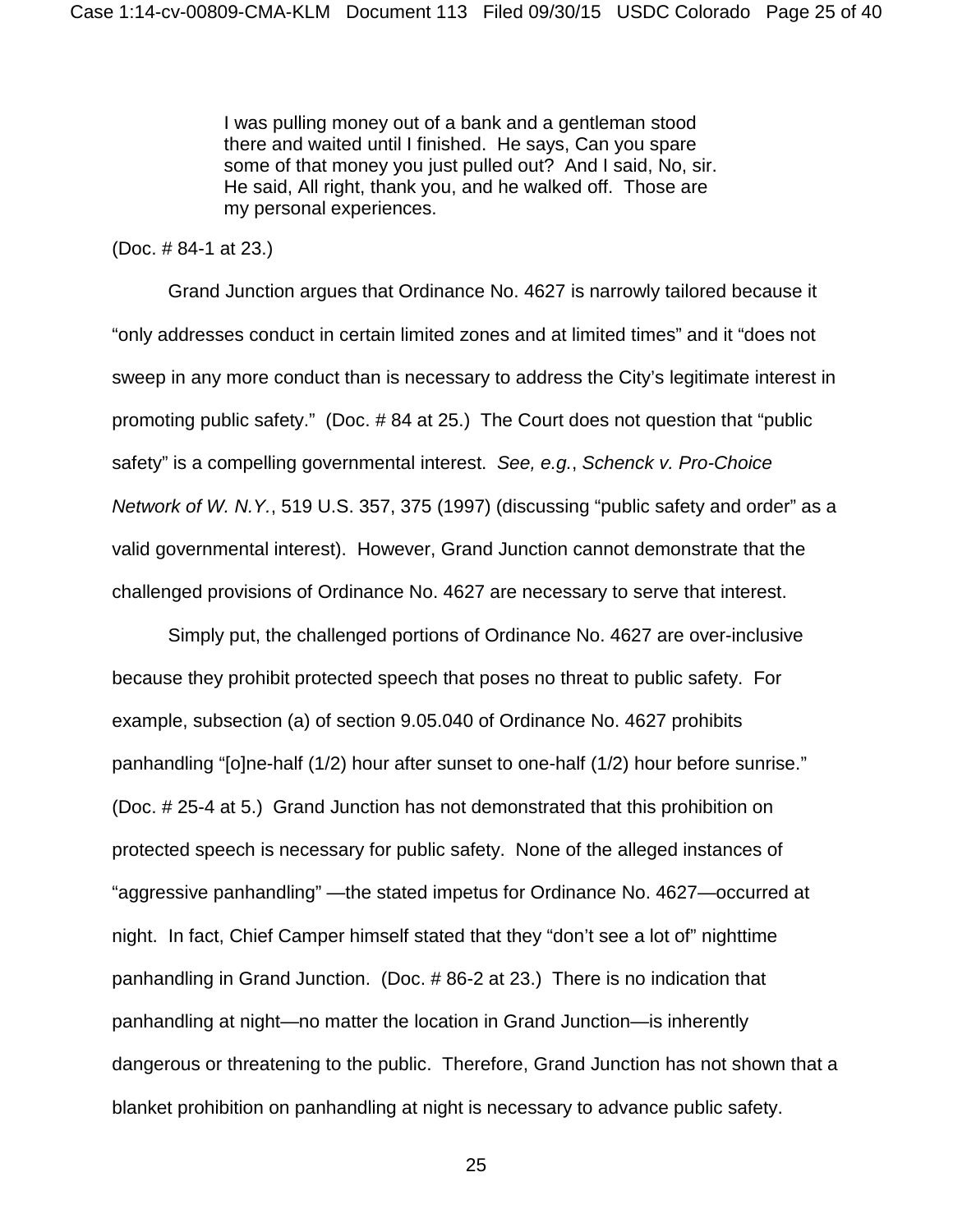Subsection (e) of section 9.05.040 of Ordinance No. 4627 prohibits panhandling if "[t]he person panhandling knowingly continues to request the person solicited for money or other thing of value after the person solicited has refused the panhandler's initial request." In one of the examples of "aggressive panhandling" discussed by Chief Camper, the panhandlers were allegedly "very persistent." (Doc. # 84-1 at 19.) The Court interprets this to mean that the panhandlers requested money or a thing of value more than once. In addition, in the encounter described by City Manager Englehart that took place when he was driving his car, it appears that he may have been solicited more than once. (Doc. # 84-1 at 23.) However, in neither instance does it appear that the safety of the person being solicited was threatened simply because the person doing the soliciting had made a second request after the initial request was refused. Grand Junction has not shown—and the Court does not believe—that a repeated request for money or other thing of value necessarily threatens public safety. Thus, a ban on multiple requests is not necessary to serve a compelling governmental interest.

Subsection (g) of section 9.05.040 of Ordinance No. 4627 prohibits panhandling "[w]ithin twenty (20) feet of an automatic teller machine or of a bus stop." (Doc. # 25-4 at 5.) During his deposition, City Manager Englehart described an instance in which he personally was solicited after obtaining money from an ATM. (Doc. # 84-1 at 23.) City Manager Englehart stated that after he denied the request for money, the requester said, "All right, thank you," and walked away. (Doc. # 84-1 at 23.) The Court does not see how that interaction in particular threatened City Manager Englehart's safety or, more generally, how any request for money, simply because it occurs within 20 feet of an ATM (whether or not the person solicited used or planned to use the ATM),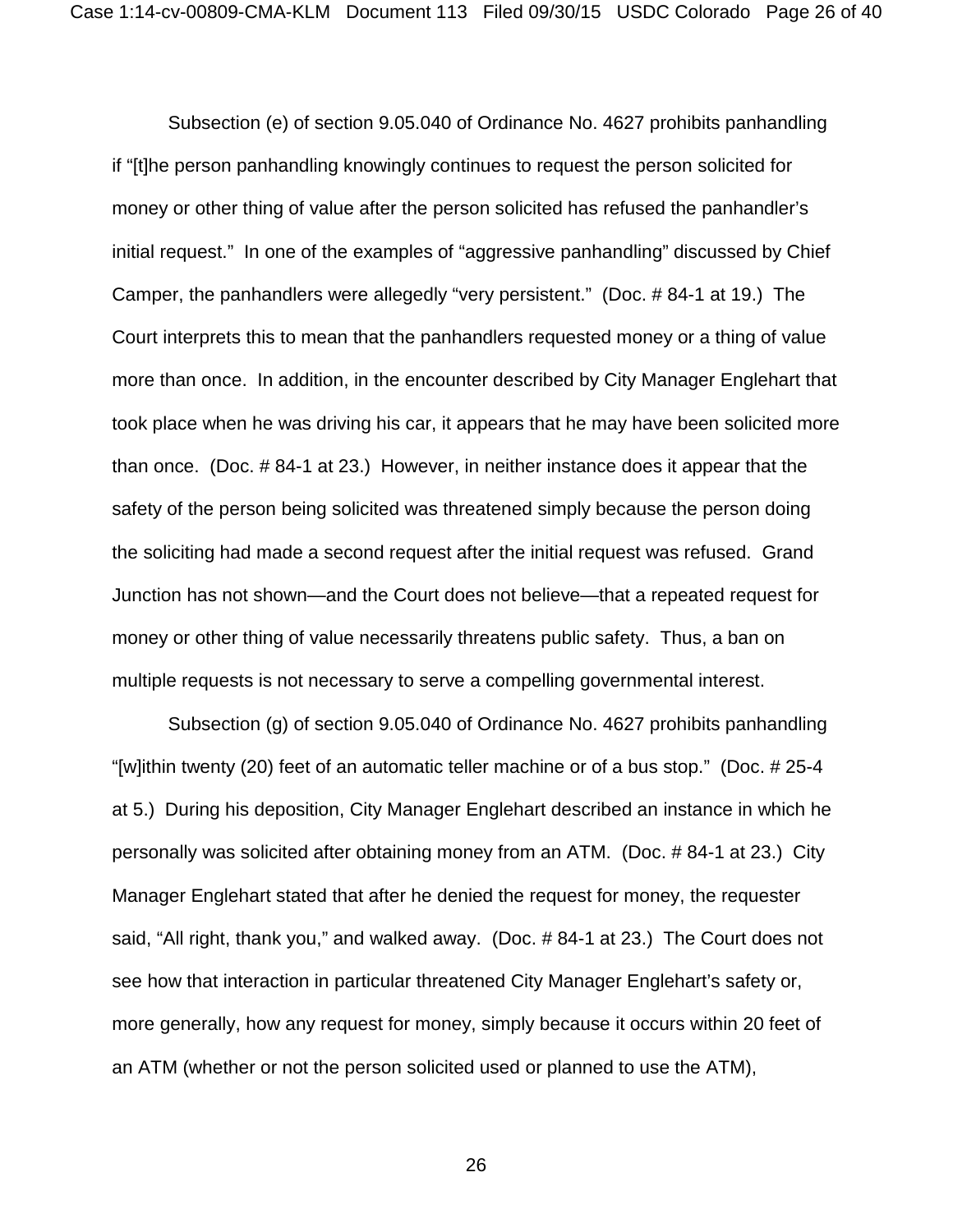constitutes a threat to public safety. With regard to the ban on panhandling within 20 feet of a bus stop, none of the specifically identified instances of "aggressive panhandling" identified by Grand Junction occurred within 20 feet of a bus stop. Grand Junction has not shown—and the Court does not believe—that a request for money, simply because it occurs within 20 feet of a bus stop, threatens public safety. Therefore, the ban on panhandling with 20 feet of an ATM or bus stop is not necessary to serve a compelling government interest.

Subsection (i) of section 9.05.040 of Ordinance No. 4627 prohibits panhandling "[i]n a public parking garage, parking lot or other parking facility." (Doc. # 25-4 at 5.) None of the specifically identified instances of "aggressive panhandling" identified by Grand Junction occurred in a public parking garage, parking lot, or other parking facility. Similar to the other prohibitions set forth in Ordinance No. 4627, Grand Junction has not shown—and the Court does not believe—that a solicitation for money or other thing of value is a threat to public safety simply because it takes place in a public parking garage, parking lot, or other parking facility. Therefore, the ban on panhandling in these areas is not necessary to serve a compelling government interest.

Lastly, subsection (j) of section 9.05.040 of Ordinance No. 4627 prohibits panhandling "[w]hen the person solicited is present within the patio or sidewalk serving area of a retail business establishment that serves food and/or drink, or waiting in line to enter a building, an event, a retail business, or a theater." (Doc. # 25-4 at 5.) None of the specific instances of "aggressive panhandling" identified by either Chief Camper or City Manager Englehart took place while the person solicited was either within the patio or sidewalk serving area of a restaurant, café, or bar, or waiting in line to enter a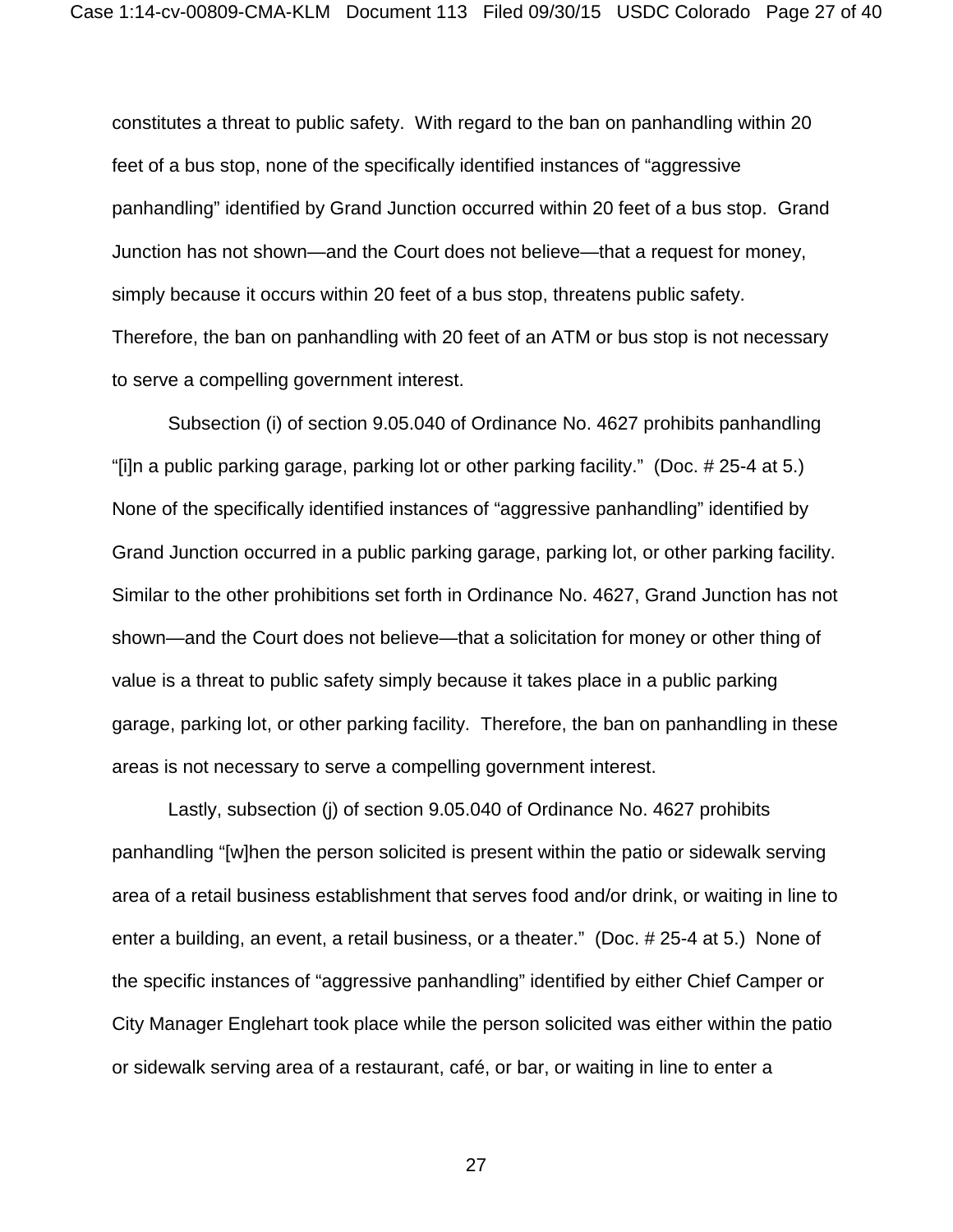building, an event, a retail business, or a theater. Nevertheless, like all of the other challenged prohibitions, Grand Junction has not shown—and the Court does not believe—that the panhandling of an individual in the areas identified in subsection (j), without more, constitutes a threat to public safety. Therefore, the ban on panhandling individuals in the locations specified in subsection (j) is not necessary to serve a compelling government interest.

The Court notes that certain behavior that may be engaged in by solicitors when soliciting could threaten public safety. For example, the solicitor may engage in conduct that is intimidating, threatening, coercive, or obscene and that causes the person solicited to reasonable fear for his or her safety. Such conduct, in fact, is expressly prohibited by subsection (b) of section 9.05.040 of Ordinance No. 4627. Tellingly, Plaintiffs do not challenge subsection (b). At times, threatening behavior may accompany panhandling, but the correct solution is not to outlaw panhandling. The focus must be on the threatening behavior. Thus, the problem in this case is that Grand Junction has taken a sledgehammer to a problem that can and should be solved with a scalpel. In attempting to combat what it sees as threatening behavior that endangers public safety, Grand Junction has passed an ordinance that sweeps into its purview non-threatening conduct that is constitutionally protected. Thus, the Court is compelled to strike down subsections (a), (e), (g), (i), and (j) of section 9.05.040 of Ordinance No.  $4627.<sup>9</sup>$  $4627.<sup>9</sup>$  $4627.<sup>9</sup>$ 

 $\overline{\phantom{a}}$ 

<span id="page-27-0"></span> $9$  The free speech protections afforded by Article II, Section 10 of the Colorado Constitution is "of greater scope than that guaranteed by the First Amendment." *Bock v. Westminster Mall Co.*, 819 P.2d 55, 59 (Colo. 1991). Therefore, "the level of scrutiny required to safeguard the broader free speech protections afforded by Article II, Section 10 of the Colorado Constitution [is] necessarily more stringent than that associated with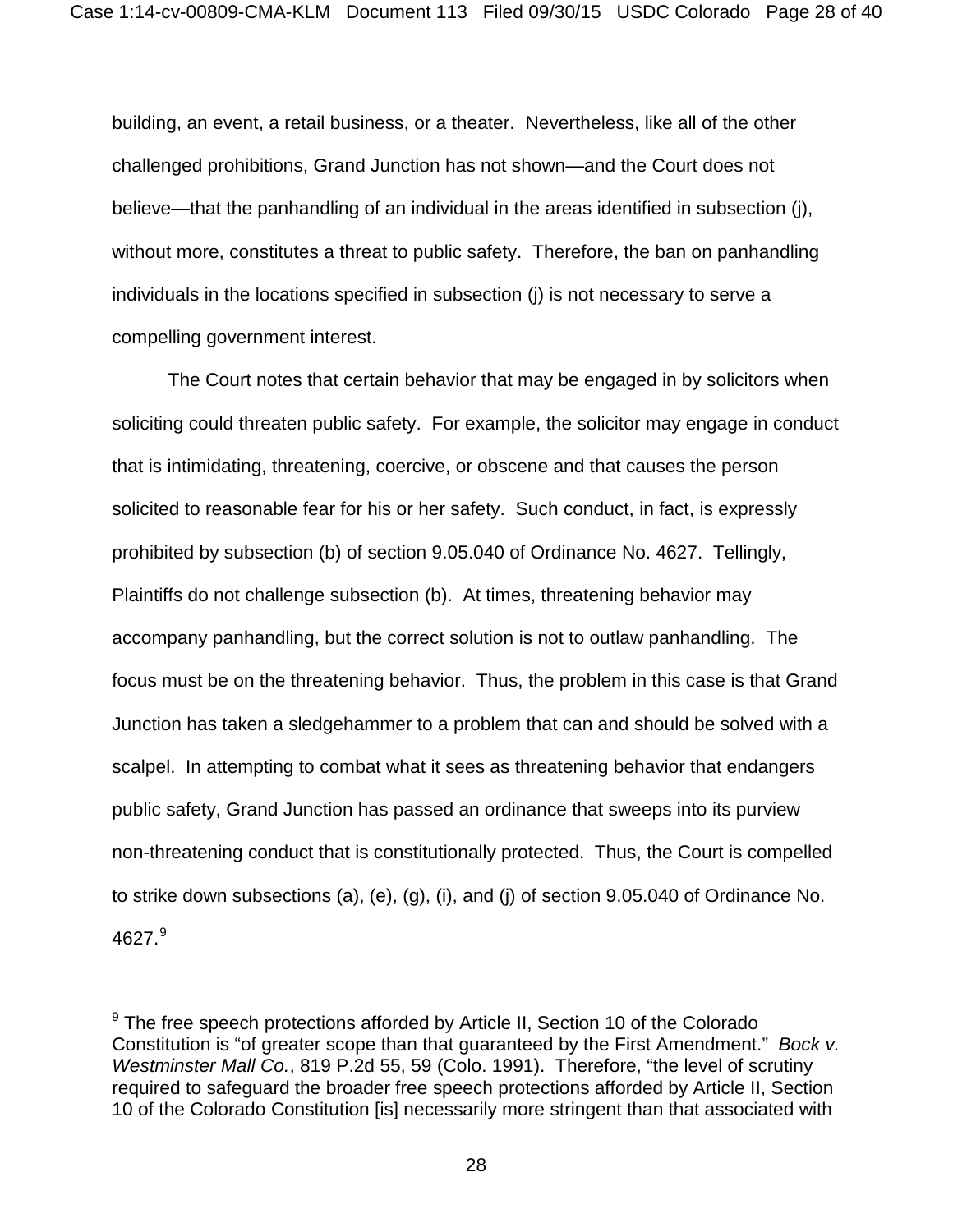# **C. Equal Protection Claims**

 $\overline{a}$ 

The parties' cross-motions for summary judgment also address Plaintiffs' claim that the challenged provisions of Ordinance No. 4627 violate their right to the equal protection of the laws under both the Fourteenth Amendment to the United States Constitution and Article II, Section 25 of the Colorado Constitution. Plaintiffs only argument in support of their equal protection claim is that "[t]he elements are met by establishing that [Ordinance No. 4627] discriminates on the basis of content." (Doc. # 85 at 36.) In support of this argument, Plaintiffs cite *Police Department of Chicago v. Mosley*, 408 U.S. 92 (1972), and *Speet v. Schuette*, 889 F. Supp. 2d 969 (W.D. Mich. 2012), *aff'd on other grounds*, 726 F.3d 867 (6th Cir. 2013). Grand Junction, on the other hand, argues that "Plaintiffs' equal protection challenge fails because they are not members of a suspect class and [Ordinance No. 4627] does not impinge their fundamental rights." (Doc. # 84 at 31.) The Court finds that neither party's analysis provides much insight.

Section 1 of the Fourteenth Amendment provides that "[n]o state shall . . . deny to any person within its jurisdiction the equal protection of the laws." U.S. CONST. amend. XIV, § 1. In other words, the government may not treat any person or class of people differently than any other similarly-situated person or class of people without providing adequate justification. The level of scrutiny with which a court reviews a law challenged on equal protection grounds (i.e., the strength of the justification that must be provided by the government) depends upon the type of classification made by the

First Amendment analysis." *Denver Pub. Co. v. City of Aurora*, 896 P.2d 306, 323 (Colo. 1995). Thus, because the challenged subsections of Ordinance No. 4627 cannot withstand strict scrutiny as required by the First Amendment, they necessarily cannot withstand the more stringent scrutiny required by Article II, Section 10 of the Colorado Constitution.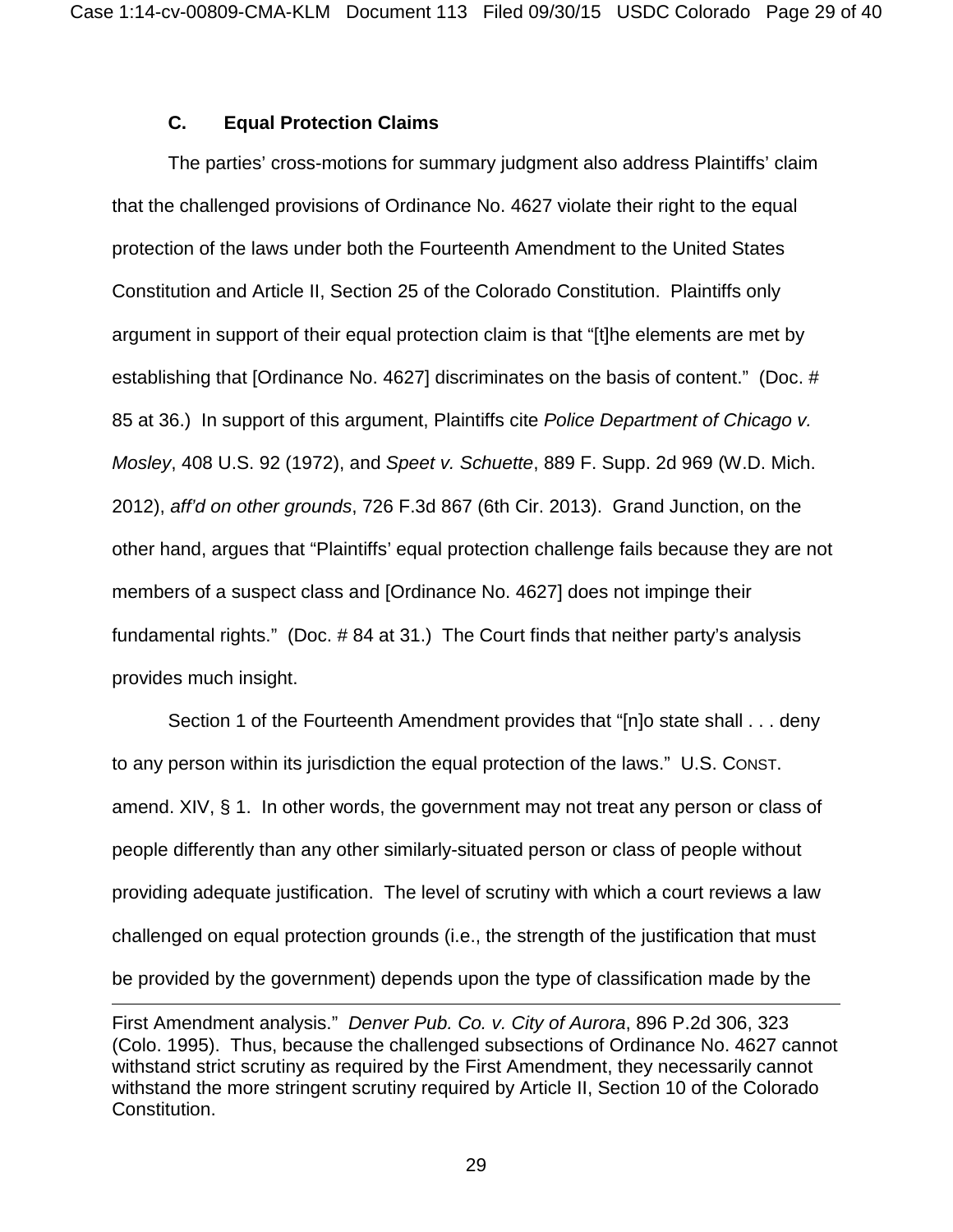government or whether the classification affects a fundamental right. *See, e.g.*, *Clark v. Jeter*, 486 U.S. 456, 461 (1988) ("In considering whether state legislation violates the Equal Protection Clause of the Fourteenth Amendment, . . . we apply different levels of scrutiny to different types of classifications.") "Classifications based on race or national origin . . . and classifications affecting fundamental rights . . . are given the most exacting scrutiny." *Id*. (citations omitted).

In light of the Court's conclusion that the challenged provisions of Ordinance No. 4627 are unconstitutional under the First Amendment, it is not necessary to decide whether the challenged provisions are also unconstitutional under the Equal Protection Clause of the Fourteenth Amendment because the outcome of the case will not be affected.<sup>[10](#page-29-0)</sup> Nevertheless, for purposes of providing guidance to the parties and to dispose of all of the claims on the merits, the Court will address Plaintiffs' equal protection claim.

The Court finds that the Equal Protection Clause is not applicable to the present matter because Ordinance No. 4627 does not create classifications of individuals at all—let alone classifications based on race or national origin, or classifications affecting fundamental rights. Yes, Ordinance No. 4627 clearly affects the fundamental right of free speech, but it affects the free speech right of every individual in Grand Junction. The prohibitions on panhandling as set forth in Ordinance No. 4627 apply equally to all persons within the city limits.

 $\overline{\phantom{a}}$ 

<span id="page-29-0"></span><sup>10</sup> The Court notes that the Sixth Circuit in *Speet* explicitly declined to consider whether the anti-begging ordinance at issue in that case violated the Fourteenth Amendment because it had already affirmed the district court's finding that the ordinance violated the First Amendment.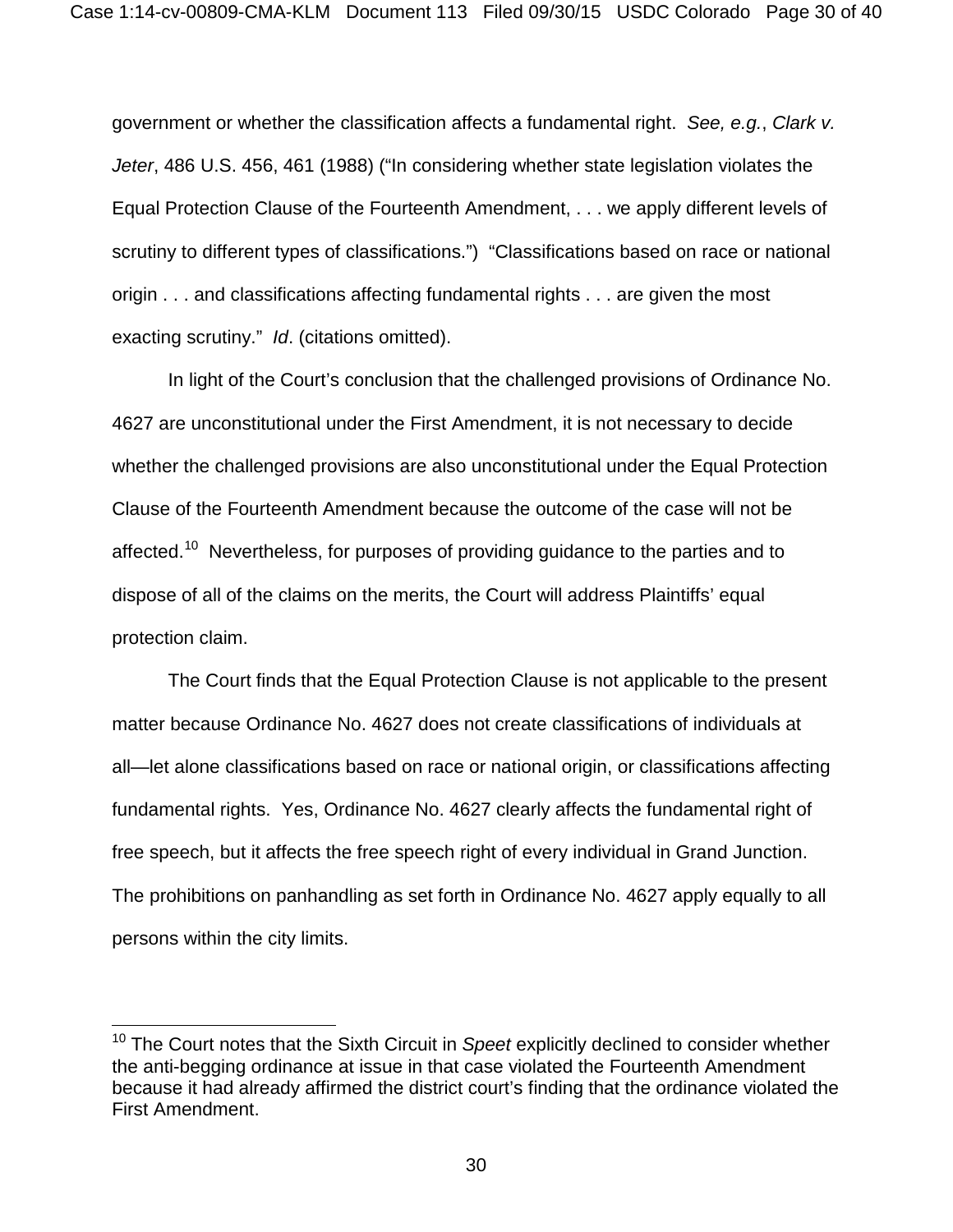In the Court's opinion, the fact that some speech is prohibited while other speech is not does not trigger equal protection analysis. If that were the case, all First Amendment claims would necessarily be Fourteenth Amendment claims as well. The Court believes that the Equal Protection Clause prohibits laws that create certain classifications of individuals, not certain classifications of speech.

In support of this conclusion, the Court finds informative cases in which a state law was found unconstitutional under the Equal Protection Clause because the classification made by the law affected an individual's fundamental right. For example, in *Kramer v. Union Free School District No. 15*, 392 U.S. 621 (1969), the United States Supreme Court struck down a New York statute that limited voting in school district elections to owners or lessees of taxable property and parents or guardians of children in public schools. In *Dunn v. Blumstein*, 405 U.S. 330 (1972), the Supreme Court invalidated a Tennessee law that created a durational residency requirement for wouldbe voters. In both cases, the law at issue created classes of individuals (i.e., property owner vs. non-property owner, parent vs. non-parent, resident for a certain period of time vs. non-resident for a certain period of time) and prohibited individuals in one of the classes from exercising a fundamental right (voting). Without the government demonstrating that such distinctions were necessary in order to achieve a compelling government interest, the laws could not stand.

Unlike the statutes at issue in *Kramer* and *Dunn*, Ordinance No. 4627 does not deny the exercise of a fundamental right to a certain class of individuals while granting it to another. As stated above, *no one* in Grand Junction may engage in panhandling as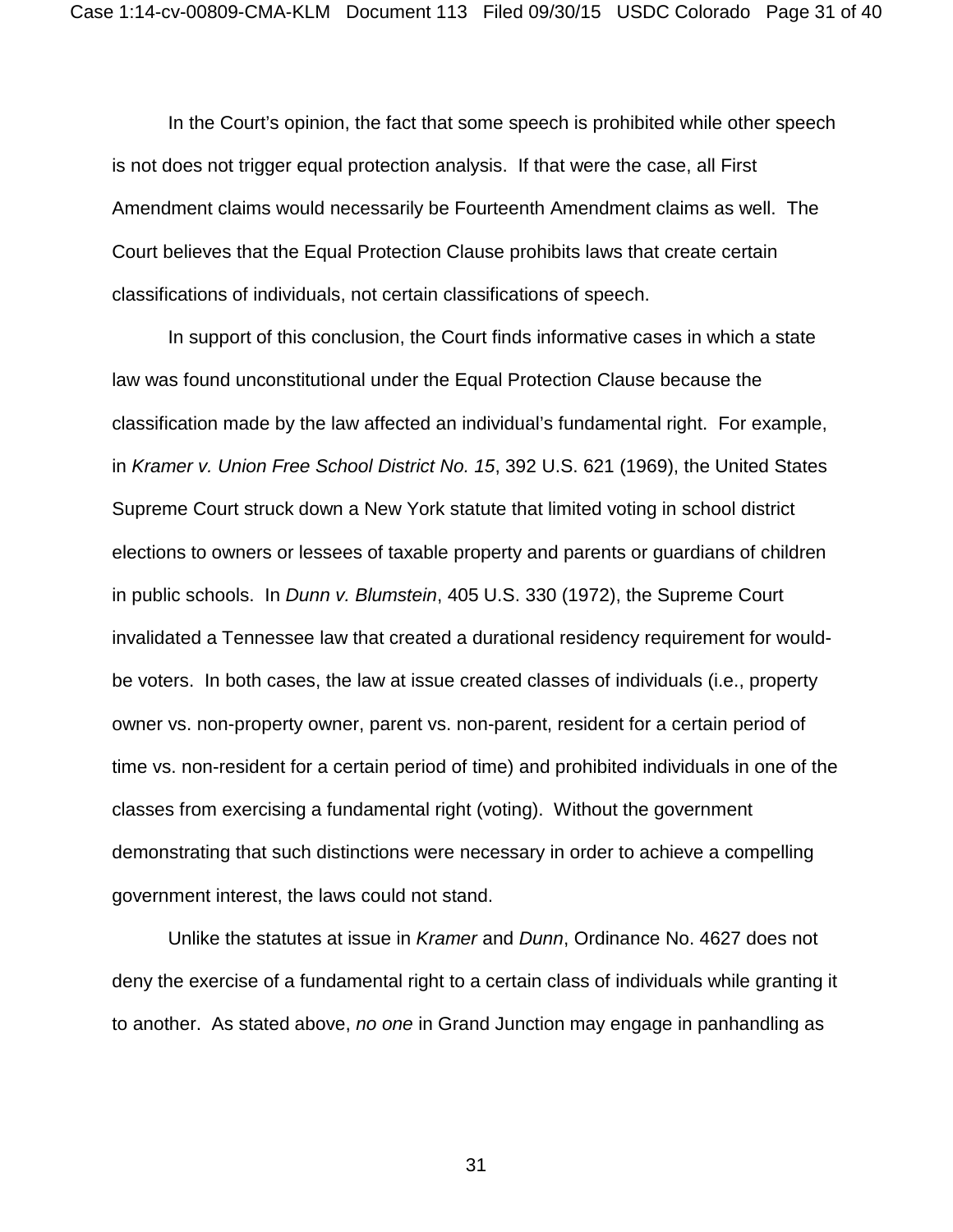set forth in Ordinance No. 4627. Thus, a violation of the ordinance is determined not by *who* speaks, but rather by *what* is spoken.

The mere fact that certain individuals may express the prohibited speech does not mean that those individuals are a class for equal protection purposes. Such reasoning would lead to the outlandish conclusion that every law creates classes of people—those that follow it and those that do not. The Court believes that prohibiting such a "classification" is not what the Equal Protection Clause of Fourteenth Amendment is meant to accomplish.

Therefore, the Court will grant summary judgment in favor of Grand Junction on Plaintiffs' equal protection claims under both the Fourteenth Amendment to the United States Constitution and Article II, Section 25 of the Colorado Constitution.<sup>[11](#page-31-0)</sup>

## **D. Due Process Claims**

 $\overline{\phantom{a}}$ 

In their third claim for relief, Plaintiffs assert that the challenged provisions of Ordinance No. 4627 are unconstitutionally vague in violation of the Due Process Clause of the Fourteenth Amendment. Plaintiffs argue that Ordinance No. 4627 is "vague as to 'passive' panhandling." (Doc. # 85 at 37.) In support of this argument, Plaintiffs point to the fact that, while the definition of "panhandling" explicitly states that the solicitor must "approach, accost, or stop" another person, the definition also, in Plaintiffs' reading, "applies to solicitation carried out by 'written signs or other means.'" (Doc. # 85 at 37- 38.) Plaintiffs also argue that "vagueness concerns are . . . raised by the amended

<span id="page-31-0"></span><sup>&</sup>lt;sup>11</sup> In interpreting the equal protection guarantee under the Colorado Constitution, the Supreme Court of Colorado has "followed the analytical mode developed by the United States Supreme Court in construing the equal protection clause of the fourteenth amendment." *Firelock Inc. v. Dist. Court in and for the 20th Judicial Dist. of the State of Colo.*, 776 P.2d 1090, 1097 (Colo. 1989). Thus, because Plaintiffs' challenge under the Equal Protection Clause of the Fourteenth Amendment fails, their challenge likewise fails under Article II, Section 25 of the Colorado Constitution.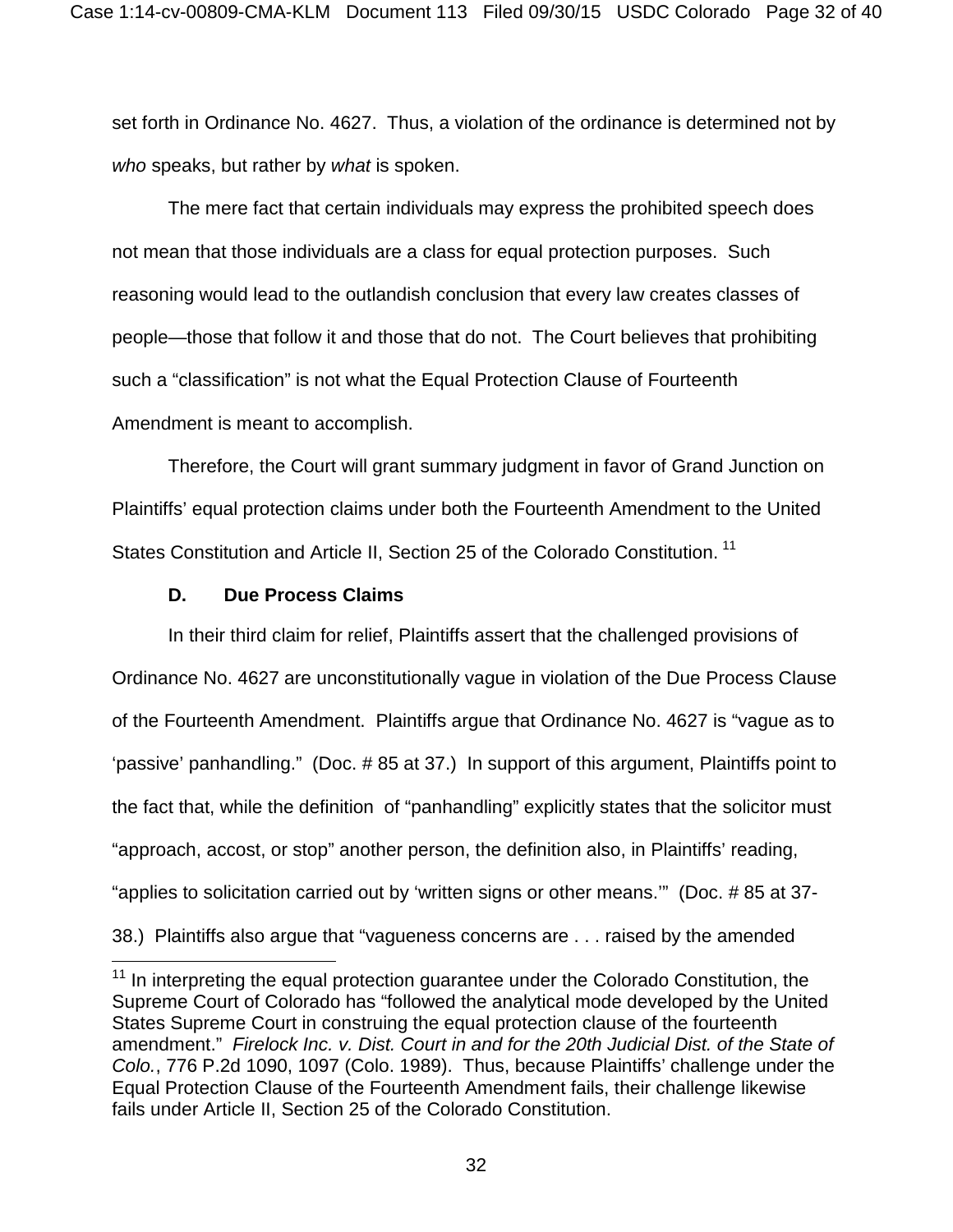ordinance's consent provision." (Doc. # 85 at 39.) In support of this argument, Plaintiffs' assert that it is unclear whether the solicitor must obtain the consent of the person to be solicited before the solicitation takes place. (Doc. # 85 at 39-40.)

Grand Junction, on the other hand, argues that Ordinance No. 4627 "is not impermissibly vague—it expressly defines what constitutes 'panhandling,' 'obscene,' and 'obstruct.'" (Doc. # 84 at 34.) According to Grand Junction, Ordinance No. 4627 "provides fair notice of the conduct it proscribes and is not subject to arbitrary application."

Section 1 of the Fourteenth Amendment provides that "[n]o state shall . . . deprive any person of life, liberty, or property, without due process of law." U.S. CONST. amend. XIV, § 1. To comport with the Due Process Clause of the Fourteenth Amendment, a law must "give a person of ordinary intelligence fair notice that his contemplated conduct is forbidden by the statute." *United States v. Lovern*, 590 F.3d 1095, 1103 (10th Cir. 2009) (internal quotation marks omitted). This notice must be given "in a manner that does not encourage arbitrary and discriminatory enforcement." *Skilling v. United States*, 561 U.S. 358, 402-03 (2010). However, the Supreme Court has recognized that, "[c]ondemned to the use of words, we can never expect mathematical certainty from our language." *Grayned v. City of Rockford*, 408 U.S. 104, 110 (1972).

Despite having already found that the challenged provisions of Ordinance No. 4627 are unconstitutional under the First Amendment, the Court will address Plaintiffs' due process claims because the Court believes that it is important to both decide the claim on the merits and provide guidance to the parties on the vagueness issue.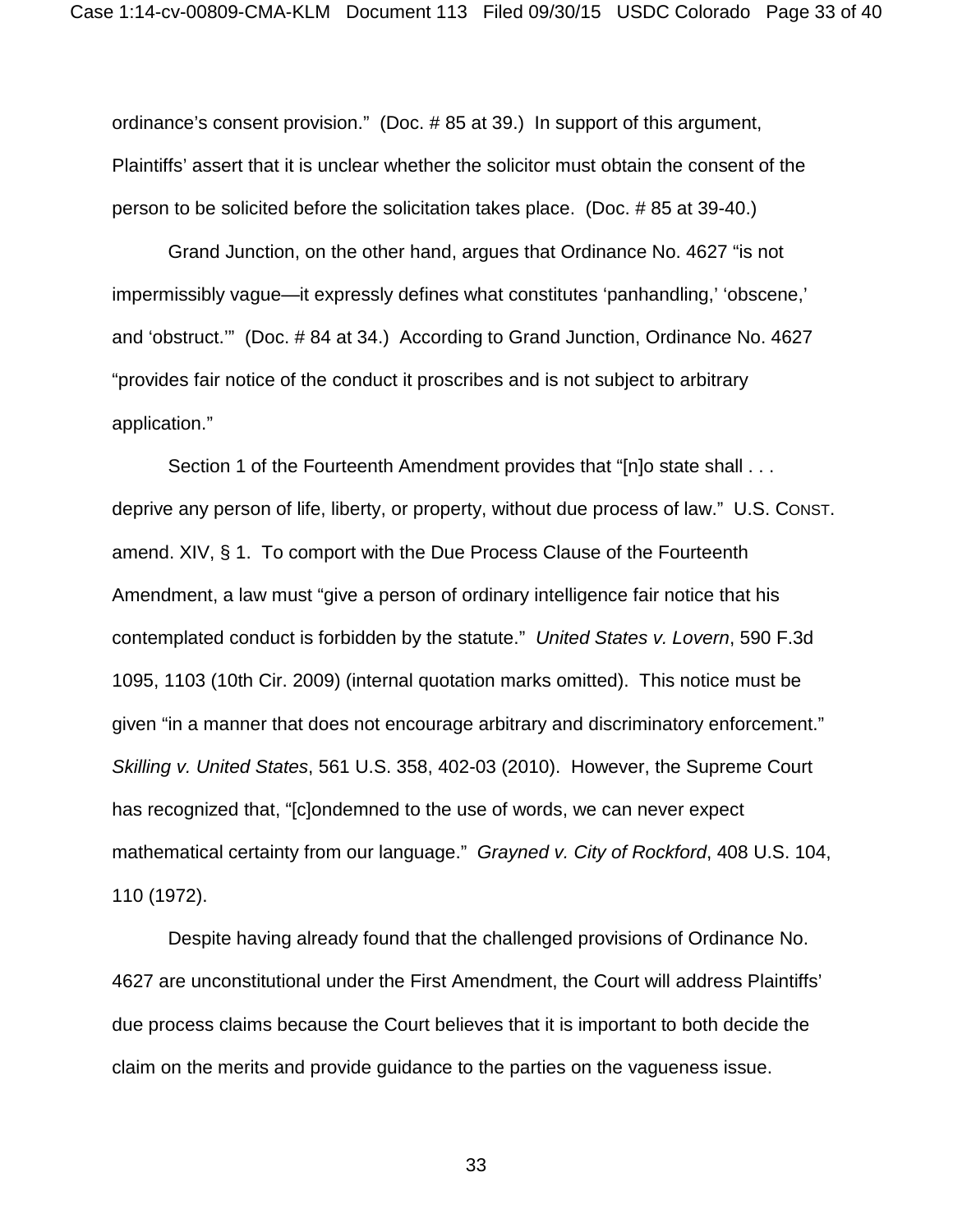Applying the standards set forth above, the Court finds that Ordinance No. 4627 is not unconstitutionally vague. Ordinance No. 4627 defines "panhandling" as "to knowingly approach, accost or stop another person in a public place and solicit that person without that person's consent, whether by spoken words, bodily gestures, written signs or other means, for money, employment or other thing of value." (Doc. # 25-4 at 4.) It is clear from this definition that all "panhandling," as defined by the ordinance, must begin with the solicitor knowingly approaching, accosting, or stopping another person. Once that action has taken place, the solicitor may solicit that person by spoken words, bodily gestures, written signs, or other means. A person sitting or standing still and holding a sign (i.e., a "passive" solicitor), by definition, is not "panhandling" because that person is not approaching, accosting, or stopping another person. Based upon this natural and straightforward reading of Ordinance No. 4627, the Court believes that the language used is sufficiently clear, such that it would "give a person of ordinary intelligence fair notice" of what conduct is forbidden.

In addition, the Court believes that the consent provision is not unconstitutionally vague. Again, Ordinance No. 4627 defines "panhandling" to mean "to knowingly approach, accost or stop another person in a public place and solicit that person without that person's consent . . . ." (Doc. # 25-4 at 4.) Grand Junction is correct that "consent" is a concept that appears throughout American jurisprudence. People of ordinary intelligence generally understand what "consent" is and the law expects people to obtain consent in certain instances. A law that requires "consent" is, based on this alone, not unconstitutionally vague. Thus, Plaintiffs' argument may be boiled down to the fact that Ordinance No. 4627 does not specify *how* consent is to be obtained. However, this fact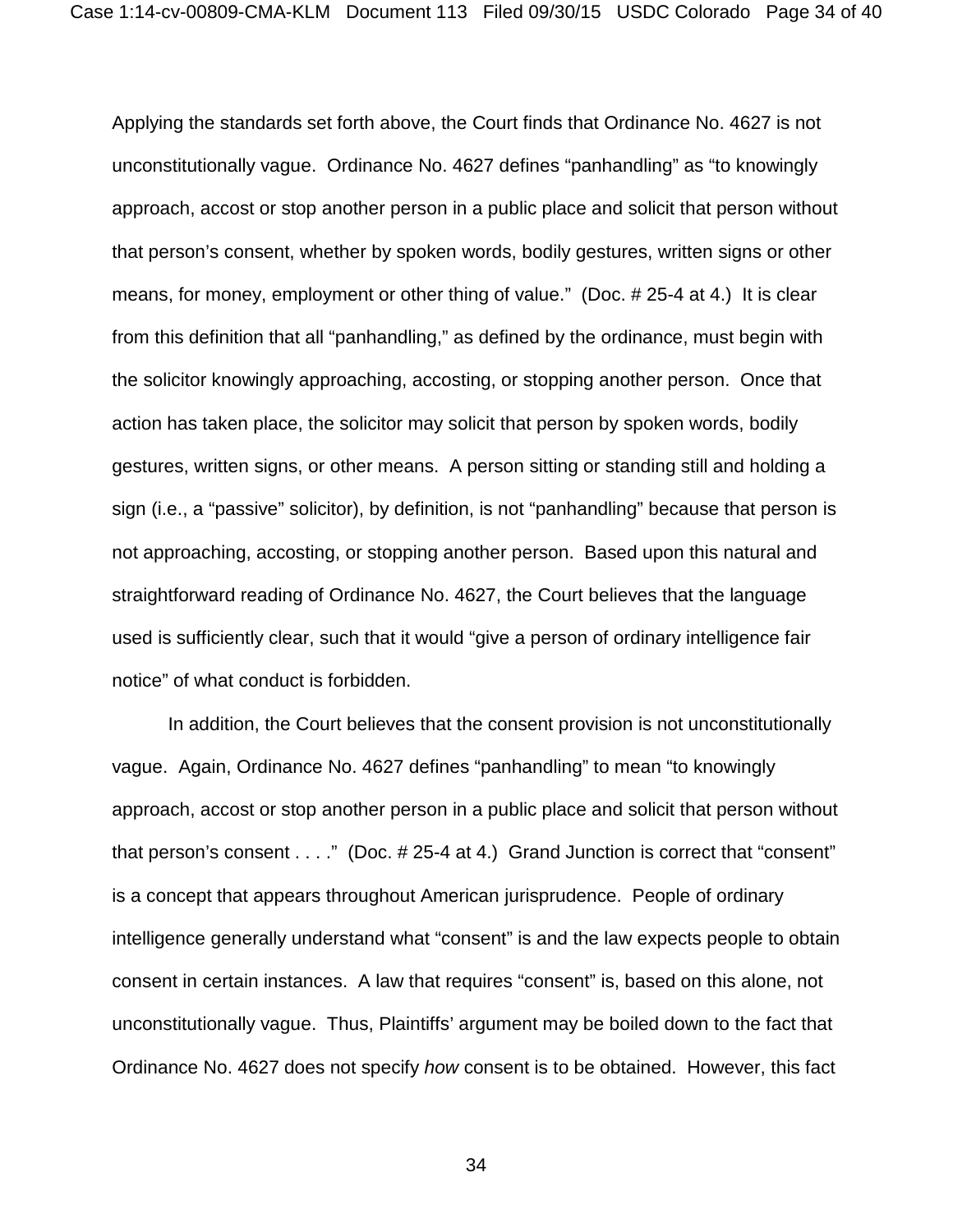alone does not render the language unconstitutionally vague. Of course, common sense tells us that a would-be solicitor could ask whether the person to be solicited consents to the solicitation. Although cumbersome, and perhaps unrealistic in a real world setting, such a practice would provide the solicitor with express consent (or lack thereof). The law recognizes that consent may also be implied. A person may communicate his or her consent through action (or, in some instances, inaction). Although implied consent may be more difficult to ascertain, it nevertheless is an acceptable form of consent.<sup>[12](#page-34-0)</sup>

Thus, the Court finds that the challenged provisions of Ordinance No. 4627 are not unconstitutionally vague under the Due Process Clause of the Fourteenth Amendment.

## **E. Plaintiffs' Motion for Leave to File a Second Supplemental Complaint**

Also before the Court is Plaintiffs' Motion for Leave to File Second Supplemental Complaint. (Doc. # 66.) In their proposed Second Supplemental Complaint, Plaintiffs seek to add as a defendant in this litigation Chief Camper, in his official capacity. In support of their motion, Plaintiffs argue that the proposed Second Supplemental Complaint "sets forth events that have transpired and new facts that have emerged since the filing of the original Complaint in this action on March 18, 2014." (Doc. # 66.) More specifically, Plaintiffs assert that, during his deposition on October 21, 2014, Chief Camper "revealed a plan to enforce the challenged ordinance in a manner and under circumstances that contradict representations made by the City in its motion to dismiss and reply in support of motion to dismiss." (Doc. # 66 at 2.) Plaintiffs allege that during

 $\overline{\phantom{a}}$ 

<span id="page-34-0"></span><sup>&</sup>lt;sup>12</sup> The Court assumes that Grand Junction understood when it passed Ordinance No. 4627 that "lack of consent" would be an element of a violation of the ordinance and would thus need to be proven in any prosecution under the ordinance.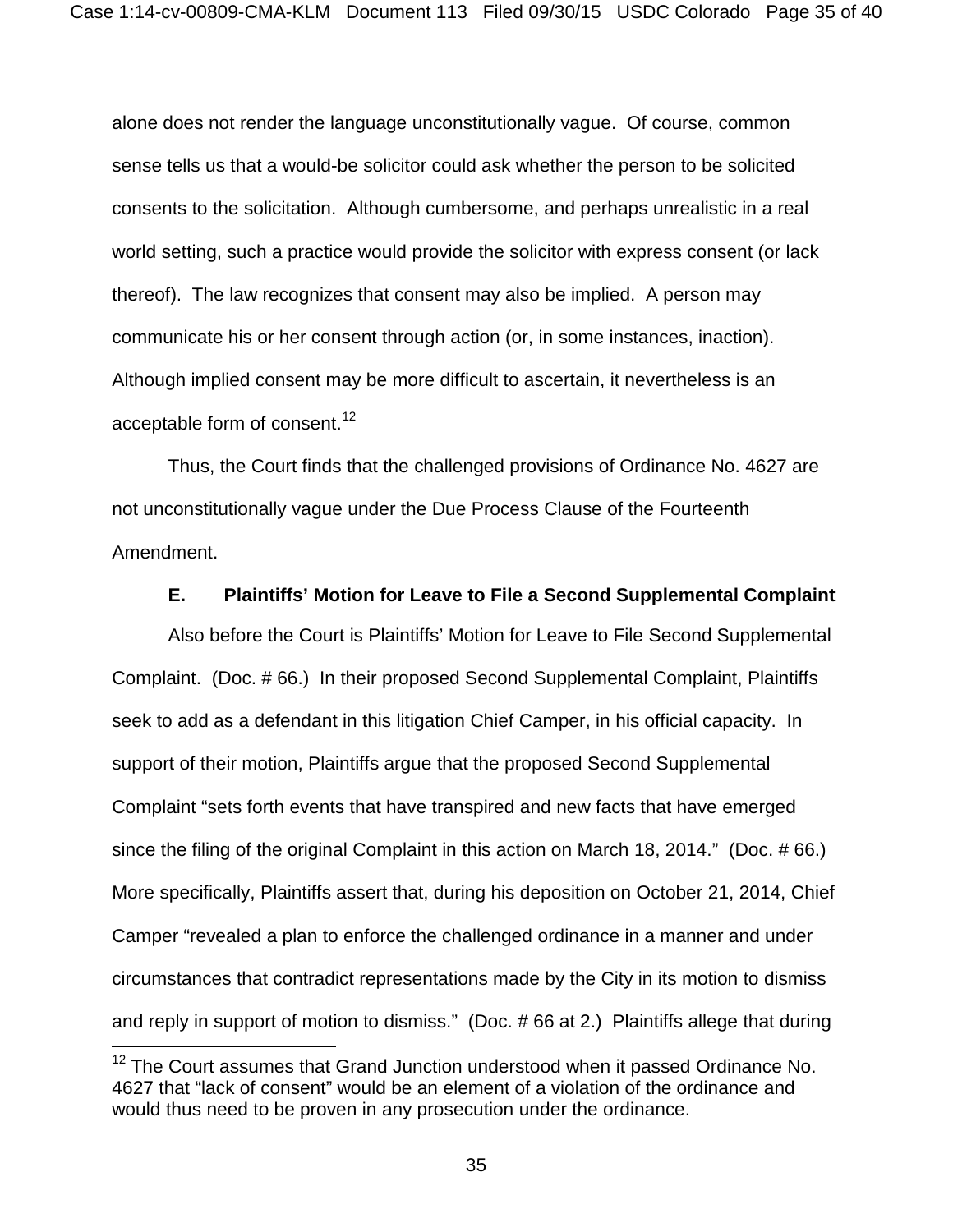his deposition, Chief Camper "stated that the ordinance would be enforced against panhandlers who do not initiate interactions but instead solicit silently by holding a sign." (Doc. # 66 at 2.) Plaintiffs, therefore, seek to enjoin Chief Camper from enforcing the challenged ordinance against them. (Doc. # 66 at 2.)

In its response to Plaintiffs' motion, Grand Junction asserts that "it is clear from Chief Camper's testimony that neither he nor any City official is presently enforcing the ordinance." (Doc. # 69 at 2.) Therefore, Grand Junction argues, "Plaintiffs' requested supplemental complaint amounts to an anticipatory as-applied challenge to the ordinance." (Doc. # 69 at 2-3.) In addition, Grand Junction argues that "[b]ecause the ordinance is not being enforced and the Chief clearly stated that he would seek the input of his attorneys before enforcing the ordinance, there is no live case or controversy." (Doc. # 69 at 3.) According to Grand Junction, Plaintiffs' motion should be denied because it would be subject to a motion to dismiss and, thus, futile. (Doc. # 69 at 3.)

In their reply to Grand Junction's response, Plaintiffs assert that "[t]he original complaint includes claims aimed at prohibiting enforcement of the challenged Ordinance as written," whereas the proposed new claims "directly challenge Chief Camper's plan to enforce the Ordinance." (Doc. # 70 at 6.) In support, Plaintiffs take the position that "the Ordinance as written and as Chief Camper plans to enforce it are not one and the same." (Doc. # 70 at 6.)

Federal Rule of Civil Procedure 15(d) provides that "[o]n motion and reasonable notice, the court may, on just terms, permit a party to serve a supplemental pleading setting out any transaction, occurrence, or event that happened after the date of the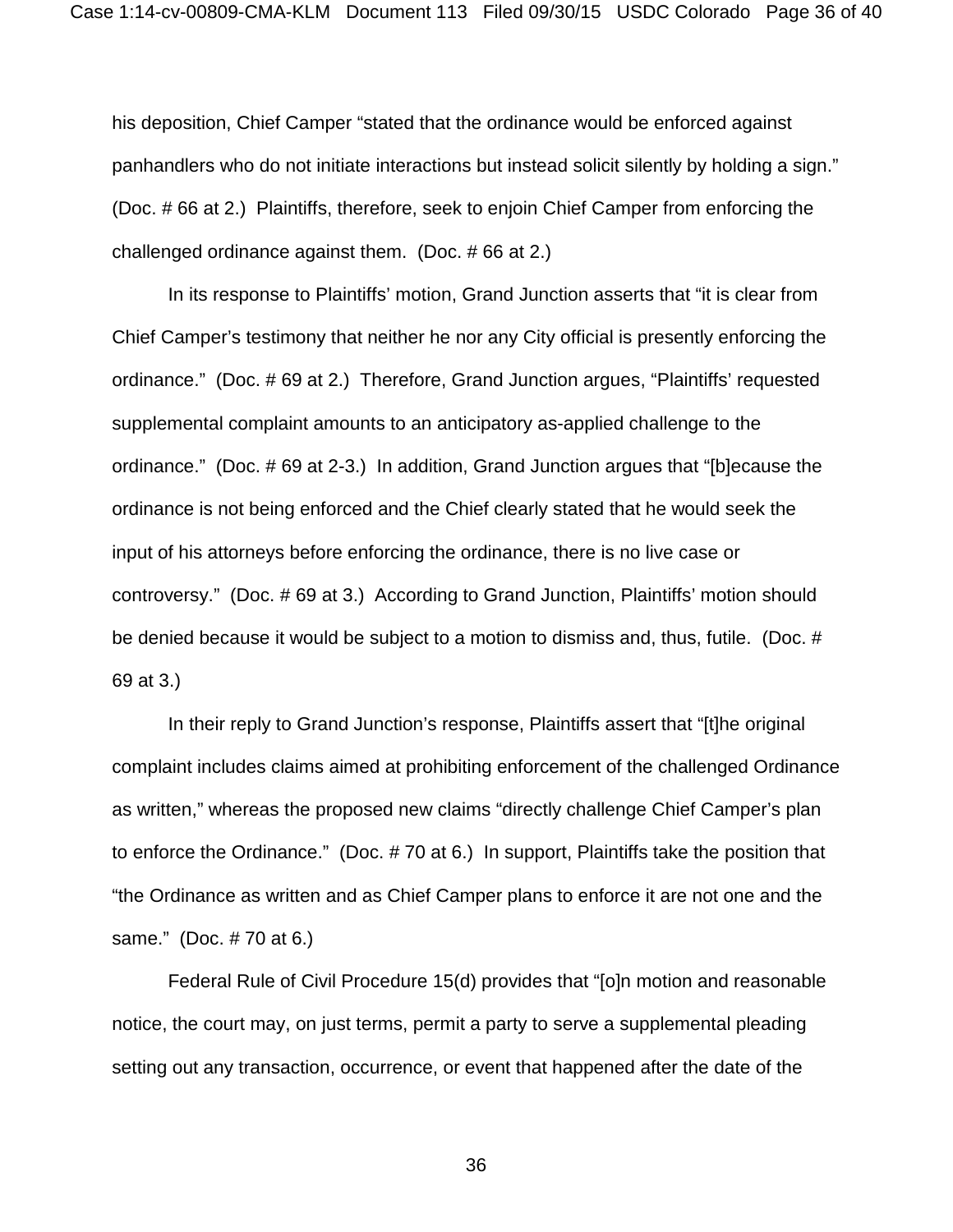pleading to be supplemented." Trial courts are given "broad discretion" when deciding whether to permit a party to serve a supplemental pleading. *See, e.g.*, *Walker v. United Parcel Serv., Inc.*, 240 F.3d 1268, 1278 (10th Cir. 2001). However, a party's request for leave to file a supplemental complaint "should be liberally granted unless good reason exists for denying leave, such as prejudice to the defendants." *Id*. (quotation marks and citation omitted).

In the present matter, good reason exists to deny Plaintiffs' motion for leave to file their proposed Second Supplemental Complaint. Filing a Second Supplemental Complaint to add Chief Camper as a defendant in this action would be unnecessarily duplicative because, in the context of this litigation, the City of Grand Junction and Chief Camper in his official capacity are one and the same. *See, e.g.*, *Thompson v. City of Lawrence, Kan.*, 58 F.3d 1511, 1517 (10th Cir. 1995) ("A suit against a city official in his official capacity is no different from a suit against the City itself."); *Watson v. City of Kansas City, Kan.*, 857 F.2d 690, 695 (10th Cir. 1988) ("A suit against a municipality and a suit against a municipal official acting in his or her official capacity are the same."). In other words, Plaintiffs' argument relies on a distinction without a difference. There is no legal significance to adding Chief Camper in his official capacity as a defendant in this action. All orders and judgments binding on Grand Junction are equally binding on Grand Junction's chief of police. Therefore, Plaintiffs have not provided sufficient justification for adding Chief Camper in his official capacity as a defendant in this action.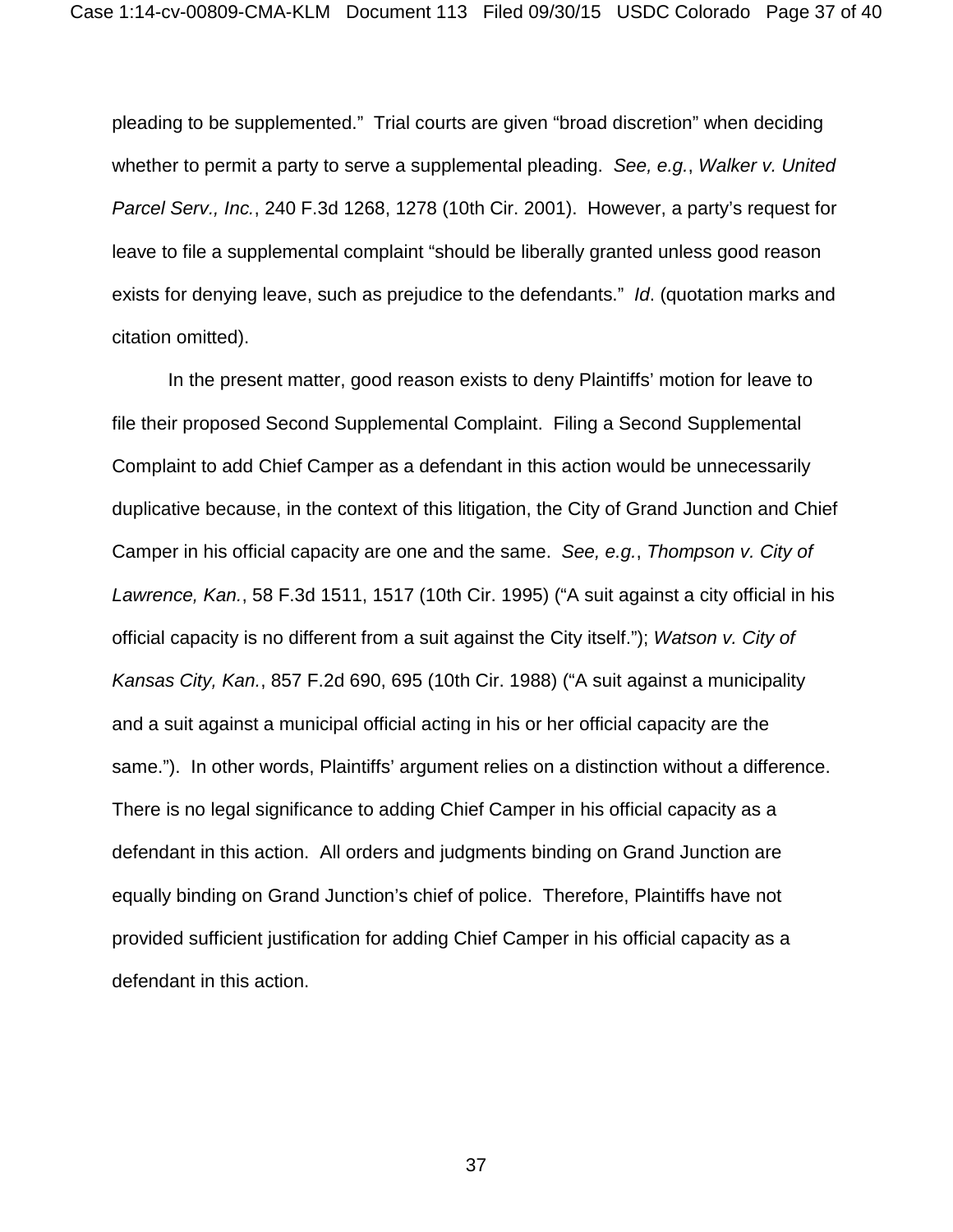## **F. Grand Junction's Motion to Stay the Court's Consideration of the Pending Cross-Motions for Summary Judgment for Sixty Days**

Also before the Court is Grand Junction's recently filed motion to stay for sixty days the Court's consideration of the cross-motions for summary judgment. (Doc. # 110.) Plaintiffs oppose Grand Junction's motion. (Doc. # 112.)

In support of its motion, Grand Junction notes the *Reed*, *Thayer*, and *Norton* decisions and states that "[i]n response to these developments in the law, the City of Grand Junction has elected to consider further amendments to Ordinance No. 4627." (Doc. # 110 at 2.) Grand Junction asserts that the "[f]irst reading of the proposed amended ordinance will occur on October 7, 2015," and "the anticipated date for the full public hearing on the proposed ordinance is October 21, 2015." (Doc. # 110 at 3.) Grand Junction also states that "[t]he proposed amendments, if passed, would eliminate all of the challenged portions of the current ordinance as well as other restrictions on panhandling in order to comply with the *Reed* decision." (Doc. # 110 at 3.) According to Grand Junction: "The proposed amendments would effectively remove all of the claims for injunctive and declaratory relief from this action. The only claim that would survive the proposed amendments is Ms. Stewart's claim for nominal damages." (Doc. # 110 at 3.)

As Plaintiffs correctly point out, Grand Junction has not provided the Court with the text of the proposed amendments to Ordinance No. 4627. Therefore, the Court is unable to determine the extent to which the proposed amendments address the constitutional infirmities of Ordinance No. 4627. Moreover, the proposed amendments are just that—*proposed* amendments. It is not certain that they will pass and, until that time, Ordinance No. 4627 is in effect. Grand Junction provides an additional reason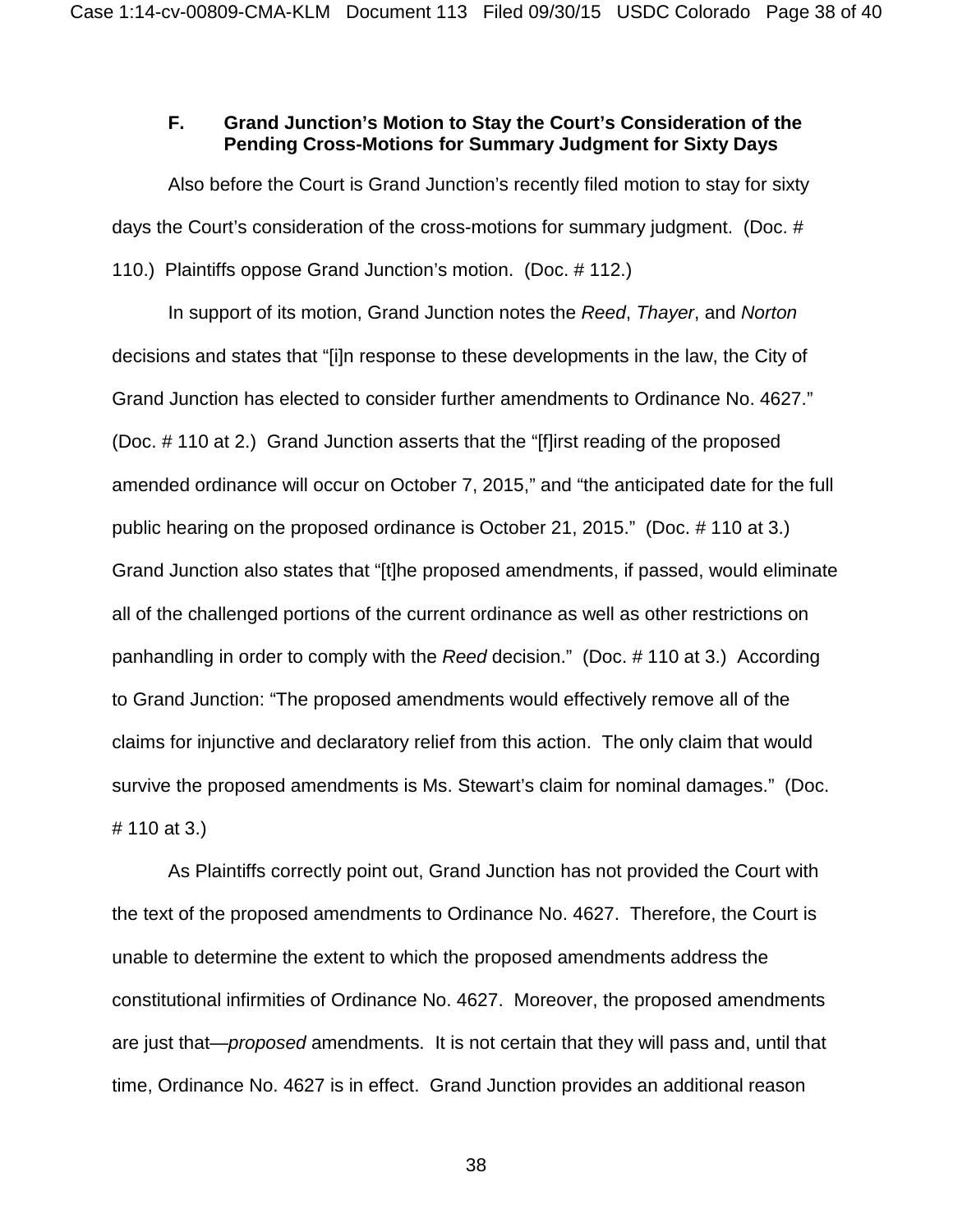why the Court should not stay its consideration of the cross motions for summary judgments—even if Ordinance No. 4627 is amended, Plaintiff Stewart's claim for nominal damages would not be rendered moot. Therefore, the Court would still be required to assess the constitutionality of the challenged sections of Ordinance No. 4627, and judicial resources would not be conserved by staying consideration of the cross motions for summary judgment.

## **III. CONCLUSION**

Accordingly, it is hereby ORDERED that:

Plaintiffs' Motion for Summary Judgement (Doc. # 85) is GRANTED IN PART AND DENIED IN PART. Plaintiffs' Motion is GRANTED as to Claims One and Five of Plaintiffs' Complaint, and DENIED as to Claims Two, Three, Four, Six, Seven, and Eight of Plaintiffs' Complaint;

Grand Junction's Motion for Summary Judgment (Doc. # 84) is GRANTED IN PART AND DENIED IN PART. Grand Junction's Motion is GRANTED as to Claims Two, Three, Four, Six, Seven, and Eight of Plaintiffs' Complaint, and DENIED as to Claims One and Five of Plaintiffs' Complaint;

Grand Junction is PERMANENTLY ENJOINED from enforcing subsections (a),

(e), (g), (i), and (j) of section 9.05.040 of Ordinance No. 4627;

Plaintiff Stewart is awarded nominal damages in the amount of \$1.00;

Plaintiffs shall have their costs pursuant to Federal Rule of Civil Procedure

54(d)(1) and Civil Local Rule 54.1;

Plaintiffs' Motion for Leave to File a Second Supplemental Complaint (Doc. # 66) is DENIED; and